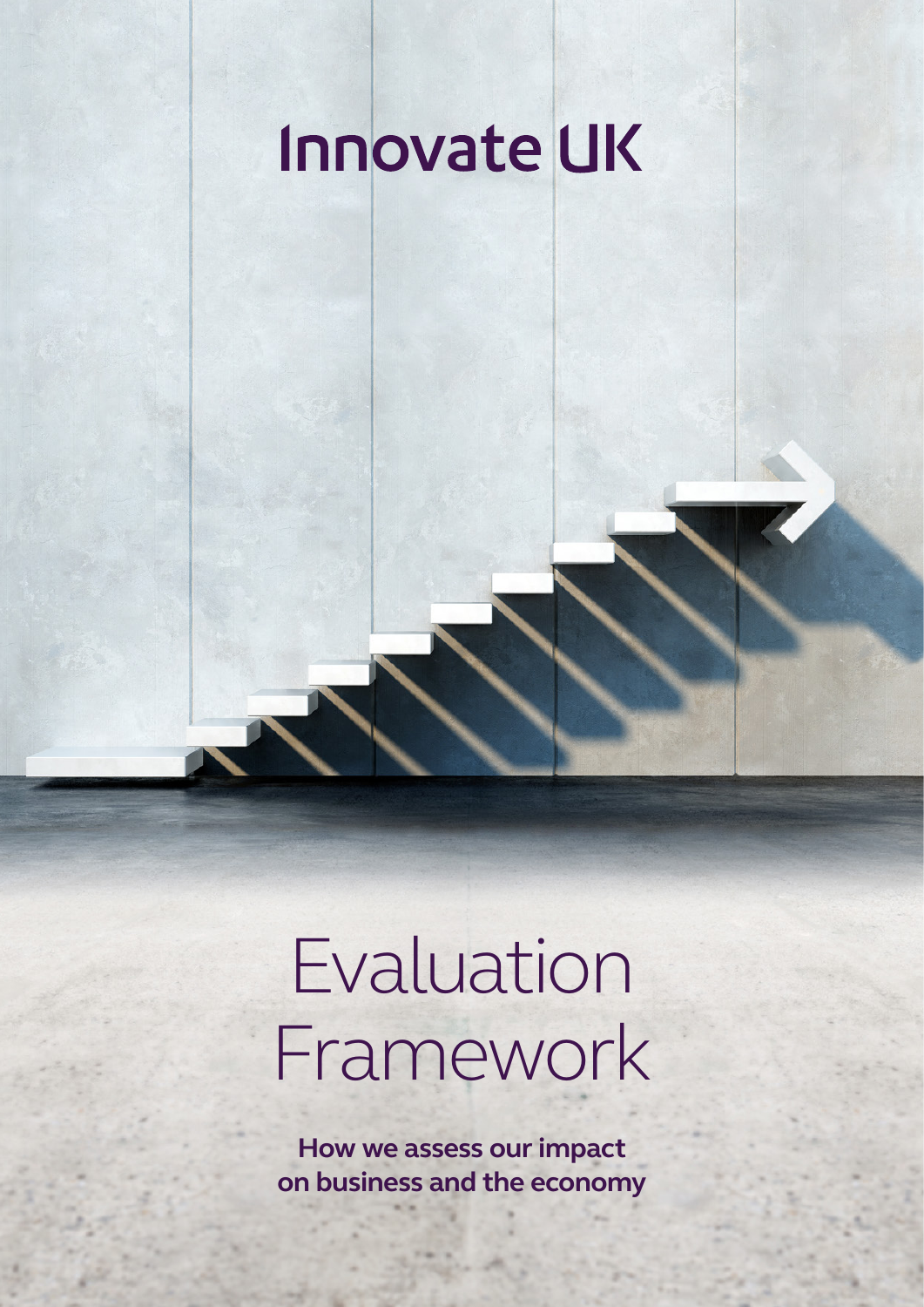## Acknowledgements

Innovate UK would like to acknowledge and thank the following contributors, whose comments and guidance on an earlier version of the framework, and whose wider work in this field have helped us to refine and develop the version we publish today.

#### **Tera Allas**

Director of Research, McKinsey Centre for Government

**Albert Bravo-Biosca and James Phipps** Nesta, Innovation Growth Lab

**Professor Mark Hart** Enterprise Research Centre and Aston Business School

**Mart Laatsit** Copenhagen Business School

#### **Professor Stephen Roper**

Enterprise Research Centre and Warwick Business School

#### **Analysts**

Department of Business, Energy & Industrial Strategy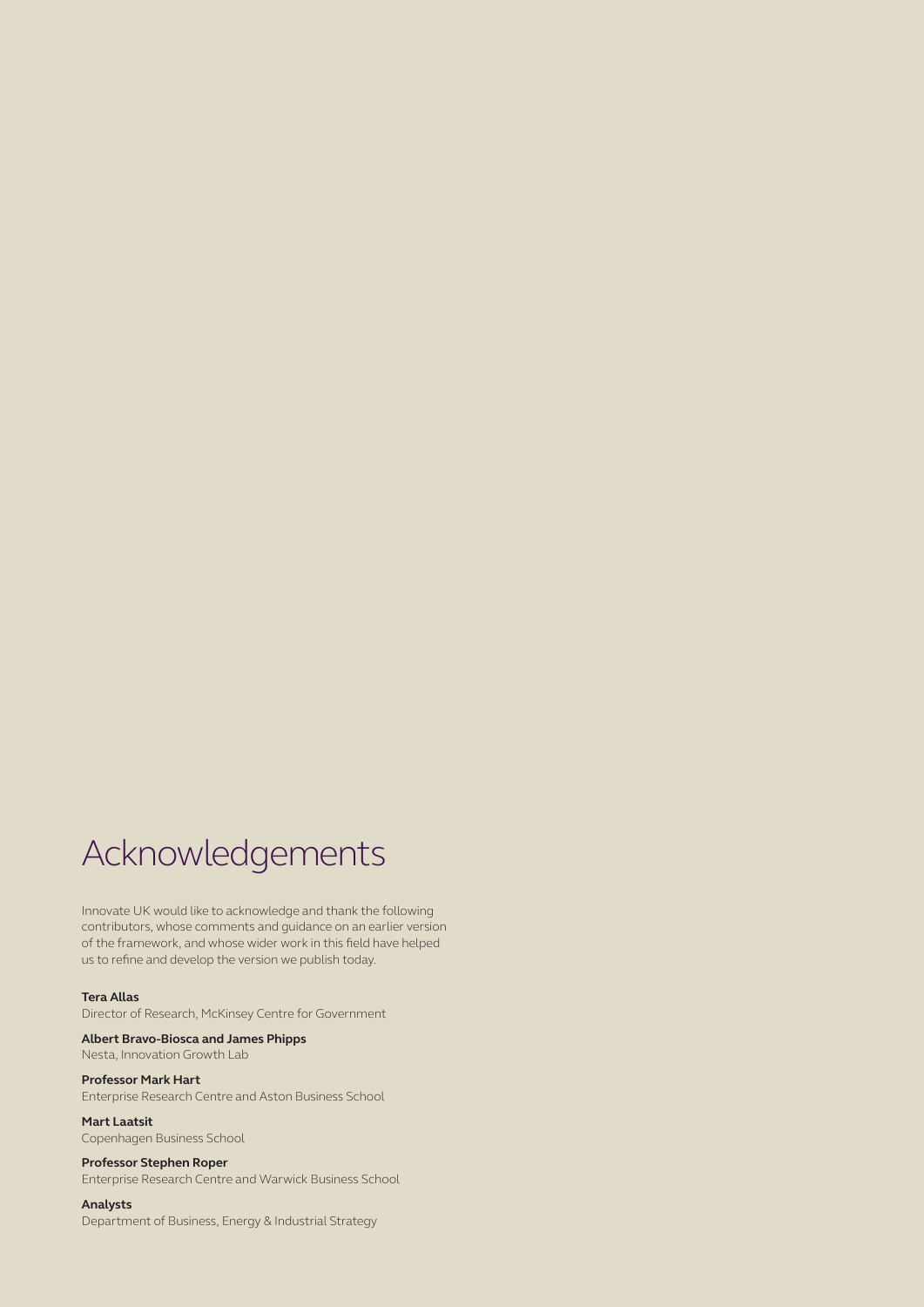# **Contents**

| <u>Introduction Electron and State and State and State and State and State and State and State and State and State and State and State and State and State and State and State and State and State and State and State and State</u> | 4  |
|--------------------------------------------------------------------------------------------------------------------------------------------------------------------------------------------------------------------------------------|----|
| Evaluation of innovation support <b>EVALUATION</b> 5                                                                                                                                                                                 |    |
|                                                                                                                                                                                                                                      |    |
| Approach to monitoring <b>Executive Contract 18</b>                                                                                                                                                                                  |    |
| Innovation Funding Service <b>Election Constructs</b> 22                                                                                                                                                                             |    |
| Approach to evaluation <b>Manual Experience 23</b><br>Qualitative approaches <b>with the contract of the contract of the contract of the contract of the contract of the contract of the 31</b>                                      |    |
|                                                                                                                                                                                                                                      |    |
|                                                                                                                                                                                                                                      | 38 |
|                                                                                                                                                                                                                                      | 39 |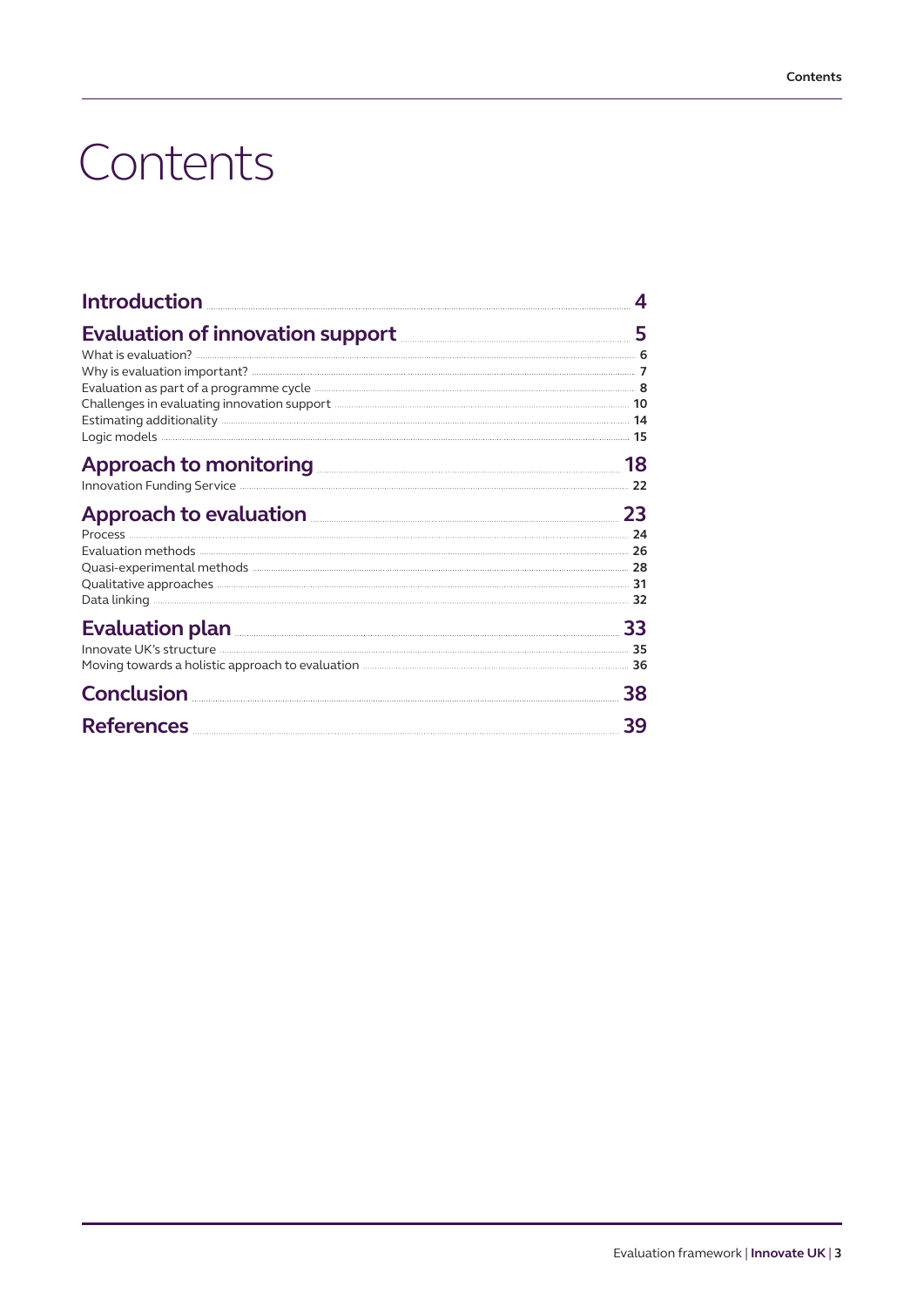# <span id="page-3-0"></span>Introduction

Innovate UK is committed to understanding and improving the effectiveness and efficiency of its activities. A robust, independent, and open evidence base helps us to ensure and demonstrate we are getting value for money from public funding. Evaluation is at the heart of this, providing clear evidence of the effectiveness of our processes and the impact of our activities, both on the companies we support and the wider economy.

This framework sets out our guiding principles for designing and implementing evaluations. It builds on guidance on evaluation in HM Treasury's The Magenta Book [\[1\],](#page-38-0) guidance from the European Commission [\[2\],](#page-38-0) the evaluation strategy of the Department for Business, Energy & Industrial Strategy (BEIS) [\[3\],](#page-38-0) and our own experience in designing and commissioning evaluations.

This publication looks at what evaluation is and why we do it, the challenges we face in evaluating public support for innovation, how we have worked to tackle these challenges, and where there is work still to do. Evaluation is challenging, and the nature of innovation can make it particularly so. We recognise that our evaluations will never be perfect, but here we set out how we will make them as strong as practically possible.

## **A new framework**

We also set out a new framework for monitoring the activities and outputs of projects we support, and an evaluation plan covering all of our activities. We explore how we can build on our existing evaluation activity, including this framework, to continue to improve our evaluation approach and our understanding of our impact.

We have continuously developed evaluation since our in-house team was established in 2013. Publication of this framework meets one of our goals on transparency and openness. We also wish to inform the development of evaluation of innovation support more widely.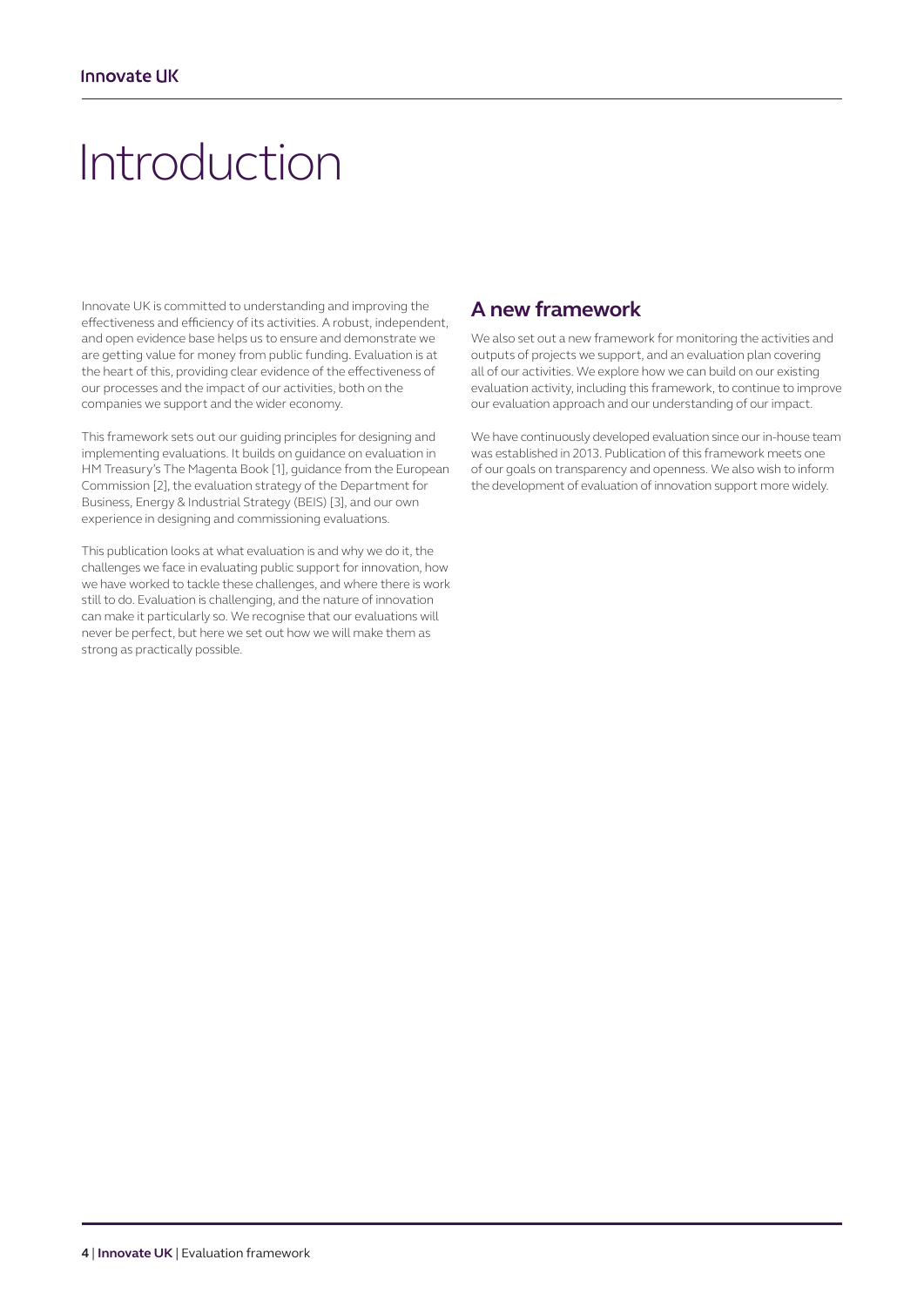# <span id="page-4-0"></span>**Evaluation of innovation support**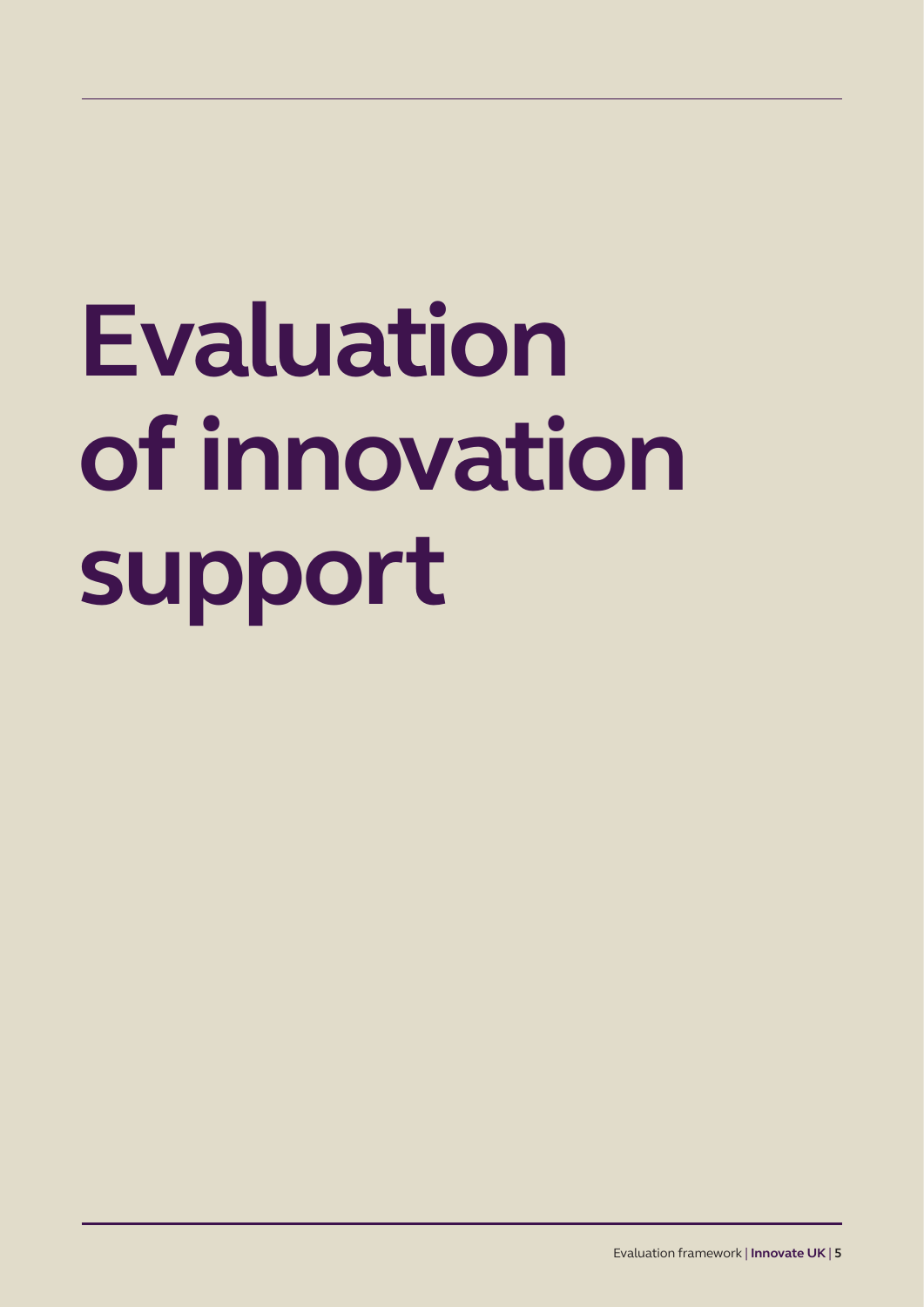# <span id="page-5-0"></span>What is evaluation?

There are 3 main types of evaluation: process, impact and economic.

**Process evaluations** look at how a policy or programme (for clarity and simplicity, we will use the generic term programme to describe the subject of an evaluation) was delivered. They typically include a mixture of quantitative and qualitative methods used to understand the programme's financing and resourcing, perceptions of quality and effectiveness, and facts and figures on the operation of a programme.

**Impact evaluations** look at the difference a programme has made:

- what were the observed outcomes (such as technological development, or increased turnover)?
- how much of any observed change in outcomes can be attributed to the programme?
- how did changes vary across groups (across smaller and larger companies, or across sectors)?
- were there any unintended outcomes?
- did the programme achieve its objectives?

**Economic evaluations** look at whether the benefits of a programme justifies its costs. They come in two forms:

- cost-effectiveness analysis (CEA) estimates the total cost per unit of outcome achieved. In terms of Innovate UK's activities, this might consider the cost of delivering a grant – including the grant value, and the overheads associated with delivery – per new product commercialised, or per new job created
- cost-benefit analysis (CBA) places a monetary value on the outcomes. A full CBA will value as many of the costs and benefits as possible. In our case, the benefits will typically be measured through added value to the UK economy, achieved via improved business performance, or through wider economic benefits such as improved health and wellbeing, or reduced carbon emissions

## **"Evaluation is an objective process of understanding how a policy or other intervention was implemented, what effects it had, for whom, how and why."**

#### **Magenta Book**

All of these types of evaluation can be suitable, depending on the questions one is hoping to answer. Where Innovate UK is using new or amended processes in a programme, we would generally use a process evaluation alongside an economic cost-benefit analysis. This would show whether our processes are efficient and effective, and demonstrate whether the programme is justified in terms of benefits compared to costs.

Innovate UK is funded by the taxpayer, so we think of economic costs and benefits for the entire UK. We include costs and benefits to other parties in our evaluations. For example, when we provide a grant to a company, businesses are expected to provide matchfunding. This cost to those businesses should be included in the total economic costs. Strictly speaking, we think of the 'opportunity cost' to businesses: the cost of providing the match funding is the value of the opportunity foregone in doing so. This can generally be considered the value of the next-best thing the business could have done with that funding.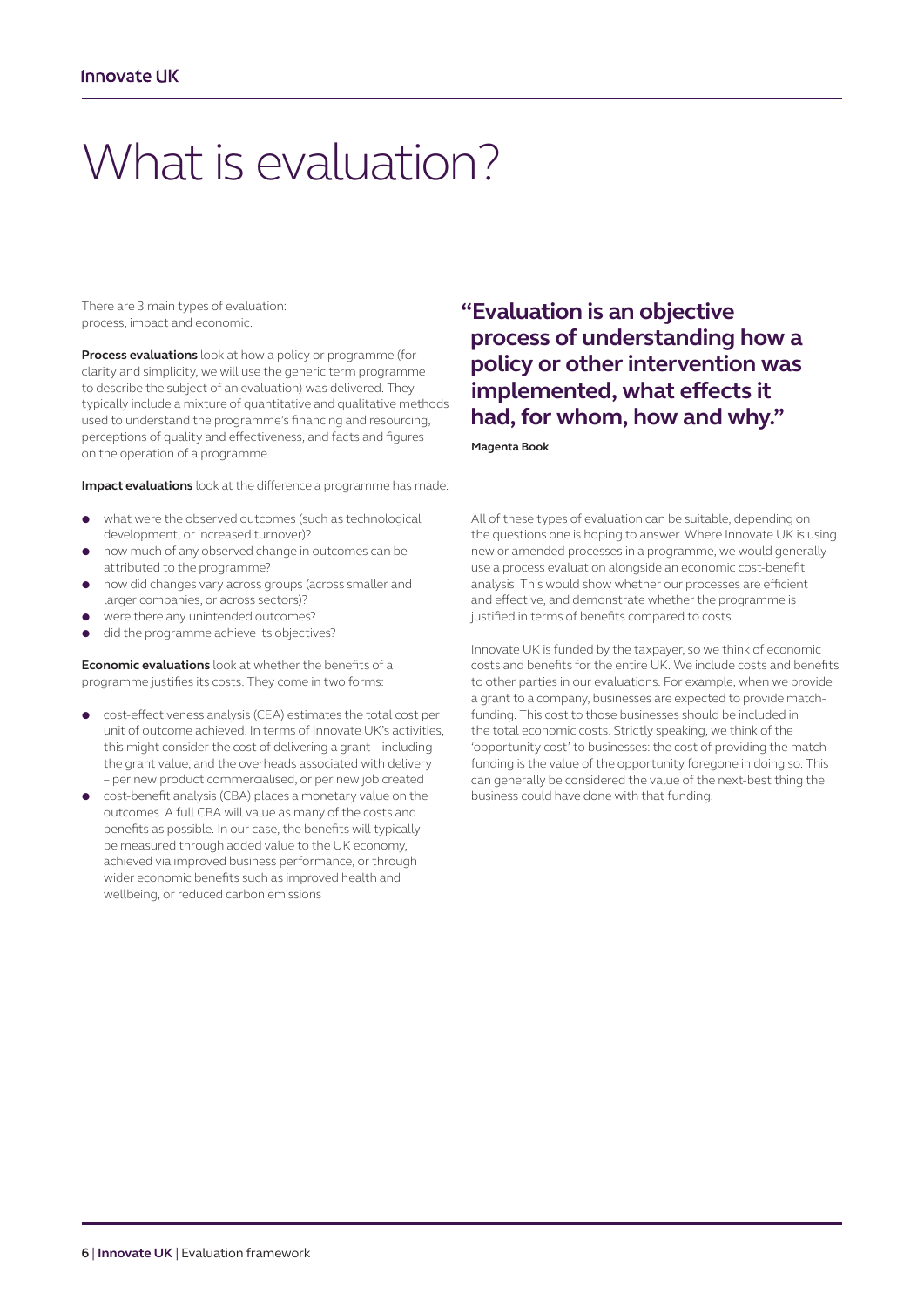# <span id="page-6-0"></span>Why is evaluation important?

An understanding of how programmes function – both in terms of effectiveness in delivering outputs, and the eventual impacts of those outputs – is essential to inform strategic decision-making and the allocation of resources in any organisation. Without an understanding of what is working well, and what is working less well, it is not possible to systematically, continuously improve. And without rigorous evaluation, it is not possible to fully understand what is working well.

For public sector bodies, such as Innovate UK, there is an important additional need to demonstrate the impact of public funding and to help justify and understand ongoing or future initiatives. Evaluations are a demonstration of accountability.

Well-designed evaluations can help confirm or revise our understanding of business needs around innovation, and how we can best meet those needs through targeted support. Over time, as we build the evidence base, we can better design our activities to ensure maximum return from public funding.

**"Measurement is the first step that leads to control and eventually to improvement. If you can't measure something, you can't understand it. If you can't understand it, you can't control it. If you can't control it, you can't improve it."** 

**H. James Harrington, author and business process expert**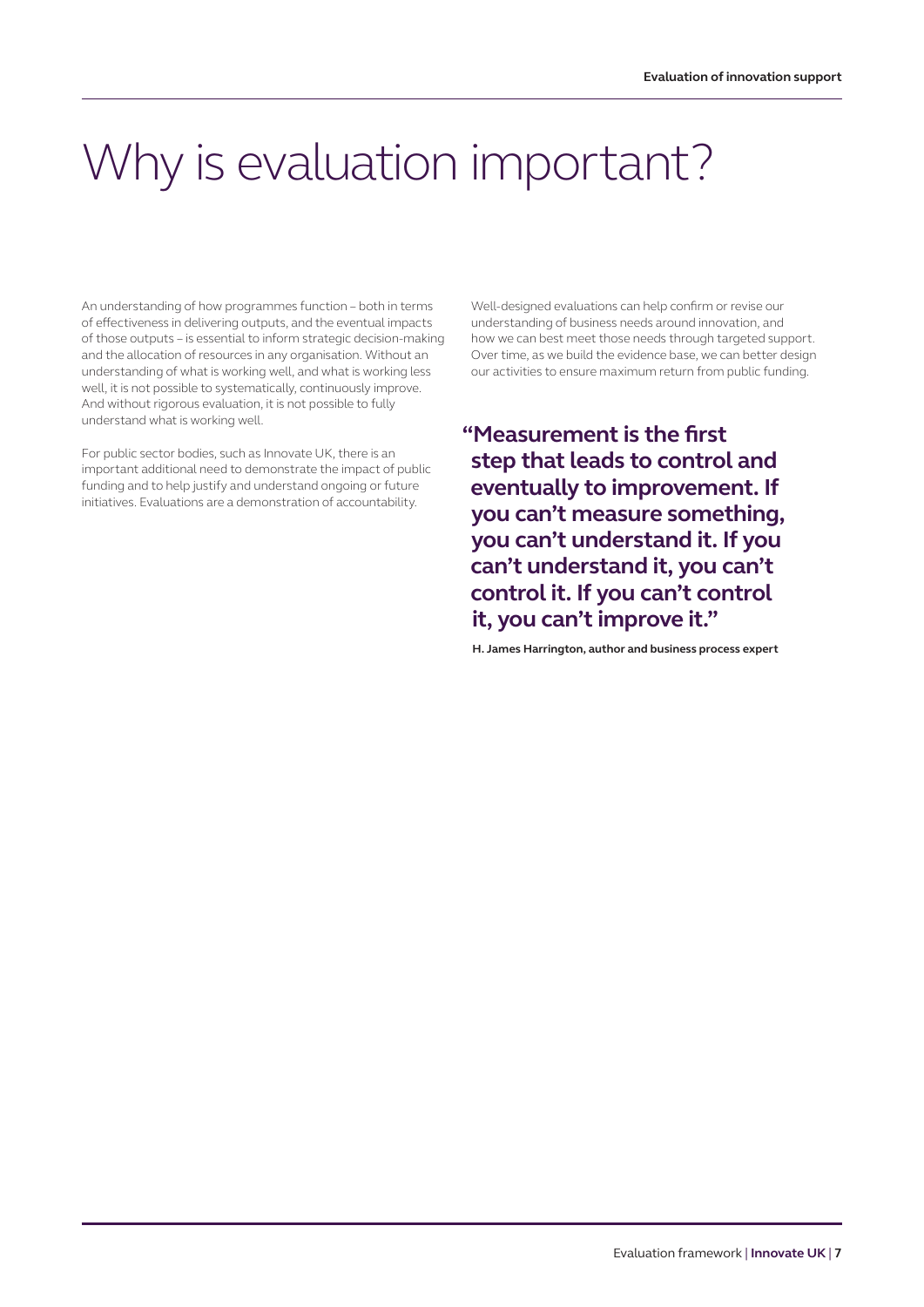# <span id="page-7-0"></span>Evaluation as part of a programme cycle

A broad policy cycle known as ROAMEF is used across the UK government. It charts how policies are developed, appraised, evaluated, and then fed back into policy design.

**ROAMEF** stands for:

- **rationale** setting out the rationale for government action in any particular area
- **objectives** defining the objectives a policy or programme aims to achieve
- appraisal assessing the best ways of delivering a policy or programme, and estimating the costs and benefits
- **monitoring** continuously checking progress of the policy in delivering the stated objectives
- evaluation assessing the effectiveness and impact of the policy to see whether the anticipated benefits have occurred
- **feedback** ensuring learning from the policy is fed back into its implementation and into the design of other policies or programmes

Figure 1, below, sets out this cycle, although it is important to note than in reality it is not a smooth, linear process, but rather an iterative one, with each stage potentially informing the others. Evaluation can inform all stages of this cycle, from understanding the rationale of any particular programme, to appraising the likely costs and benefits, defining the monitoring framework, and feeding back findings into programme design.

Later sections of this report – 'Approach to monitoring' and 'Approach to evaluation' – set out how Innovate UK approaches the implementation of evaluation in order to ensure robust, reliable evidence.

First, we go through some of the overarching considerations and challenges when designing an evaluation of an innovation support programme, and provide some examples of how we have sought to overcome these issues.

## **Choosing a proportionate evaluation**

Rigorous evaluation can be resource-intensive, so it is important to consider the proportionality of any activity. Typically, the more novel, expensive, or high-profile a programme is, the more resource should be made available for evaluation. Likewise, where there is significant risk or uncertainty around the effectiveness or impact of a programme, a more intensive evaluation could be justified.

The evaluation strategy of the UK Space Agency includes a guide to choosing proportionate evaluation, setting out considerations of budget and profile against risk and uncertainty, outlined in Figure 2 opposite.



**Figure 1:** The ROAMEF policy cycle

**Source:** HM Treasury's Green Book – Appraisal and Evaluation in Central Government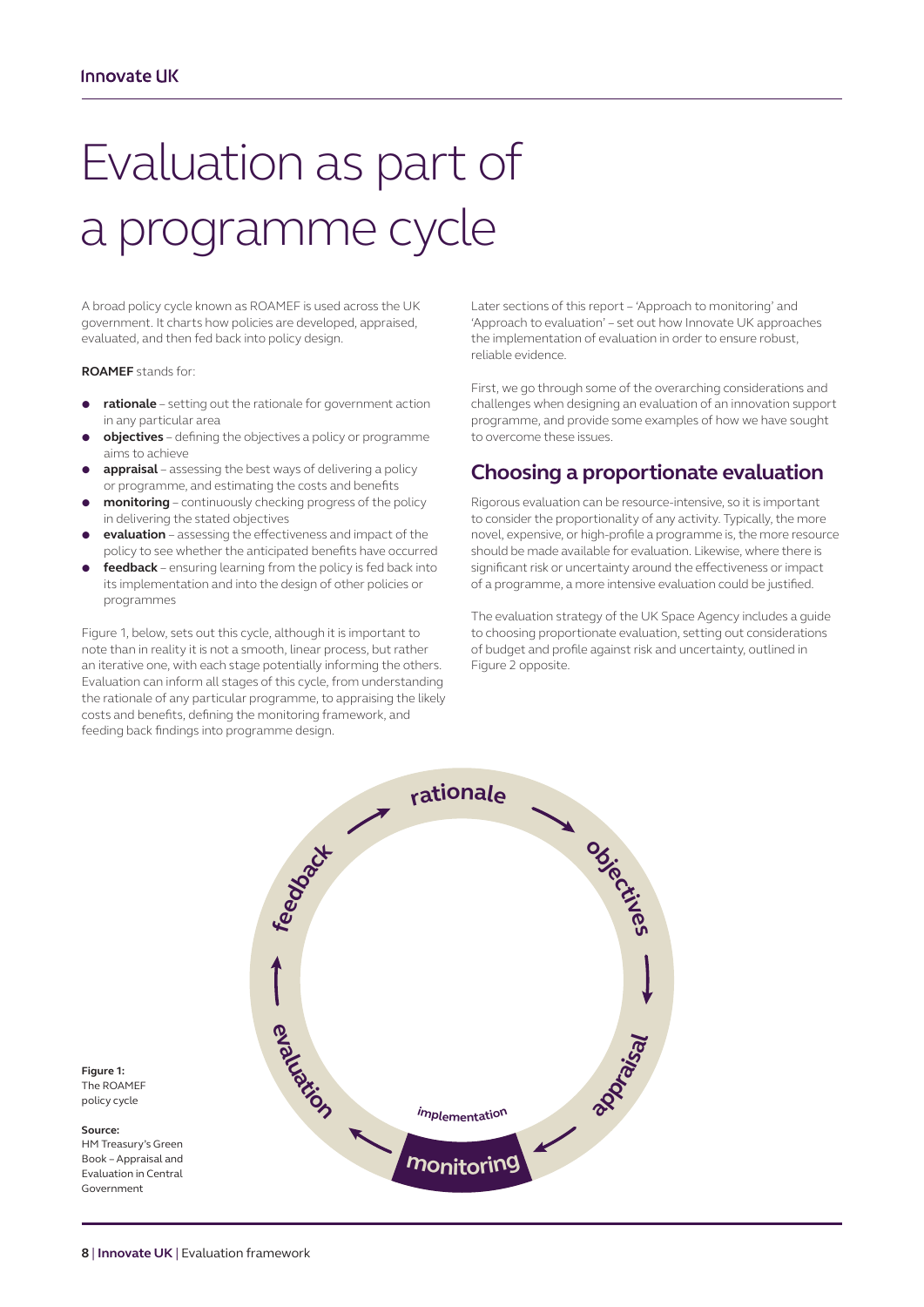|                                                                        | <u>SeiH</u> | Large project with<br>significant budget<br>and/or high profile<br>with media and public<br>interest and potentially<br>high impact     | Level <sub>2</sub>                                                                                                                                                                 | Level 3            | Level 3                                                                                                |  |  |  |
|------------------------------------------------------------------------|-------------|-----------------------------------------------------------------------------------------------------------------------------------------|------------------------------------------------------------------------------------------------------------------------------------------------------------------------------------|--------------------|--------------------------------------------------------------------------------------------------------|--|--|--|
| Budget* and profile                                                    | Medium      | Medium-sized<br>programme with<br>moderate budget and/<br>or some media and<br>public interest expected<br>to have a sizeable<br>impact | Level <sub>2</sub>                                                                                                                                                                 | Level <sub>2</sub> | Level 3                                                                                                |  |  |  |
|                                                                        | Low         | Small budget and/or<br>limited public or media<br>interest with relatively<br>low impact                                                | Level 1                                                                                                                                                                            | Level <sub>2</sub> | Level <sub>2</sub>                                                                                     |  |  |  |
| * Budget thresholds<br>LOW < f1m<br>MEDIUM £1-10m<br><b>HIGH £10m+</b> |             |                                                                                                                                         | Straight-foward low risk<br>Programme not<br>programme with low<br>especially complex<br>uncertainty around the<br>or risky but some<br>uncertainty around<br>outcomes<br>outcomes |                    | Complex programme<br>design and/or significant<br>risk and uncertainty<br>around programme<br>outcomes |  |  |  |
|                                                                        |             |                                                                                                                                         | Low                                                                                                                                                                                | <b>High</b>        |                                                                                                        |  |  |  |
|                                                                        |             |                                                                                                                                         | <b>Risk and uncertainty</b>                                                                                                                                                        |                    |                                                                                                        |  |  |  |

**Level 1: light touch, internal evaluation recommended including before/after monitoring**

**Level 2: consider commissioning externally with appropriate budget allocation**

**Level 3: detailed, externally commissioned evaluation with budget of 1–5% of total programme recommended**

**Figure 2:** Choosing proportionate evaluation

**Source:** UK Space Agency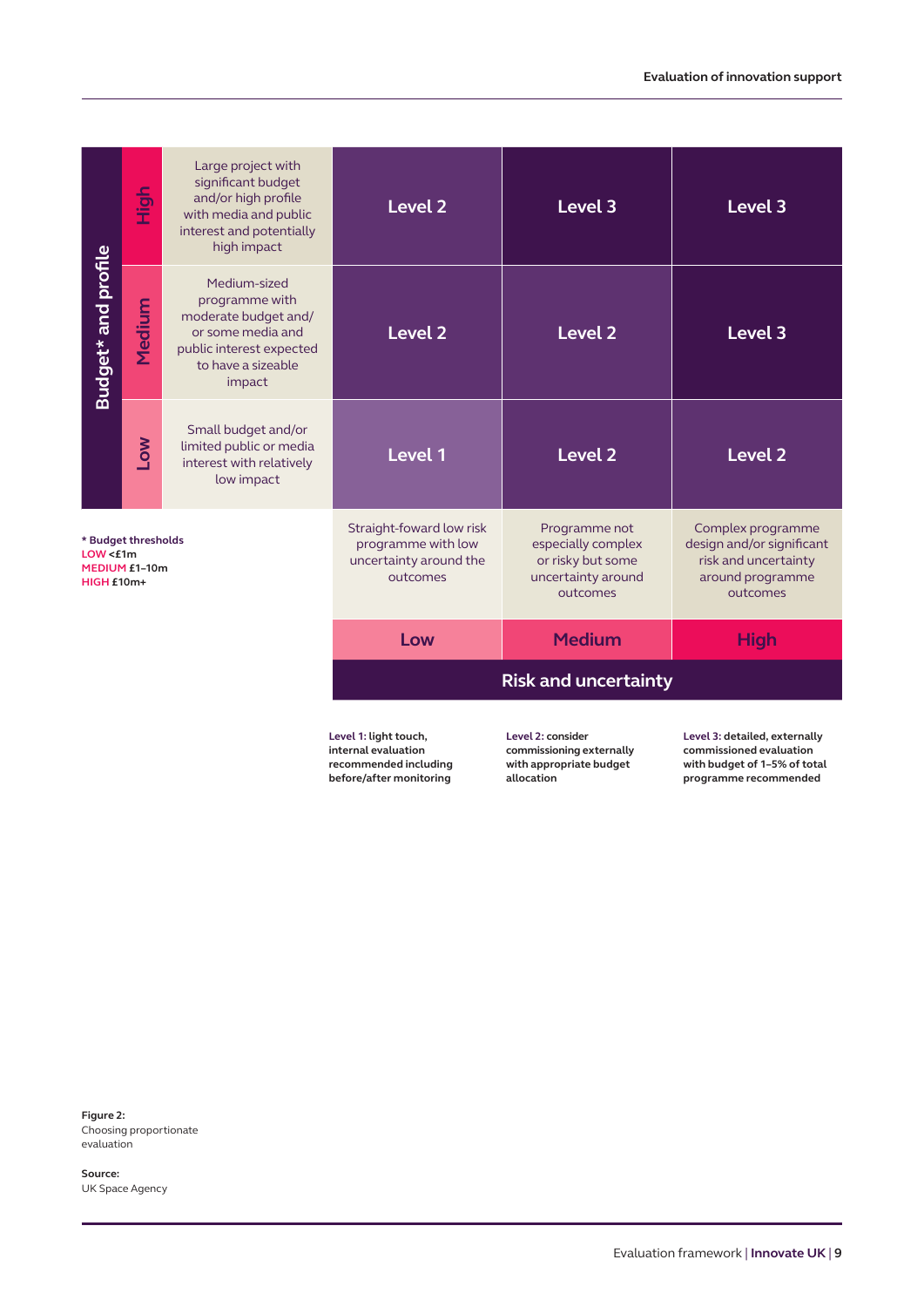# <span id="page-9-0"></span>Challenges in evaluating innovation support

Measuring the impact of innovation support is notoriously difficult. Innovation can create improvements in business performance, but this generally happens over long timeframes, and there is a high level of uncertainty about when and where those benefits will manifest. Valuable knowledge created with Innovate UK's support can spill over to customers, the supply chain and competitors, making these impacts difficult to identify and measure.

## **Data paucity**

This is exacerbated by a relative data paucity, a widely varied set of beneficiary companies that can frequently and rapidly evolve, a highly skewed distribution of impacts, and a lack of readily available data on companies' research and development activities and outputs. Where impacts are observed, it can be difficult to prove that it was Innovate UK's activities that led to those impacts.

In this section, we go through some of the most common challenges we face when designing and implementing evaluations of innovation support policies. We use a classification developed by Abdullah Gok, of the Manchester Institute of Innovation Research [\[4\].](#page-38-0)

Innovation support affects a relatively small sample of the business population. It is unlike other areas of government policy, such as education and employment, where programmes affect millions and there are well-defined ways of measuring outcomes. There is no standard for collecting data or measuring results. Low sample sizes reduce the statistical power of any analysis.

#### **Solution: evaluating our Smart programme**

Smart was an open funding programme that offered research and development funding to small and mediumsized companies working in all markets and sectors. Our evaluation of the programme, published in 2015, covered a two-year cohort of Smart applicants from April 2011. There were responses from 293 successful applicants and 189 companies that applied unsuccessfully. Whilst these figures were sufficient to conduct analysis at a headline level, the power of the analysis quickly decreased when looking at the three different types of Smart award (proof of market, proof of concept, development of prototype), or by region, or company size. This limited the amount of detail and insight it was able to provide.

We have begun tracking cohorts in real time from the beginning of projects to overcome issues around sample size. This enhances the quality of data and encourages participation in the evaluation through regular contact. Where surveys take place 2 or 3 years apart, we contact participants in between to ensure up-to-date contact details are on file. Where necessary, we use longer time periods to increase the overall sample size, and we combine our data with data gathered from third-party sources without the need for surveys.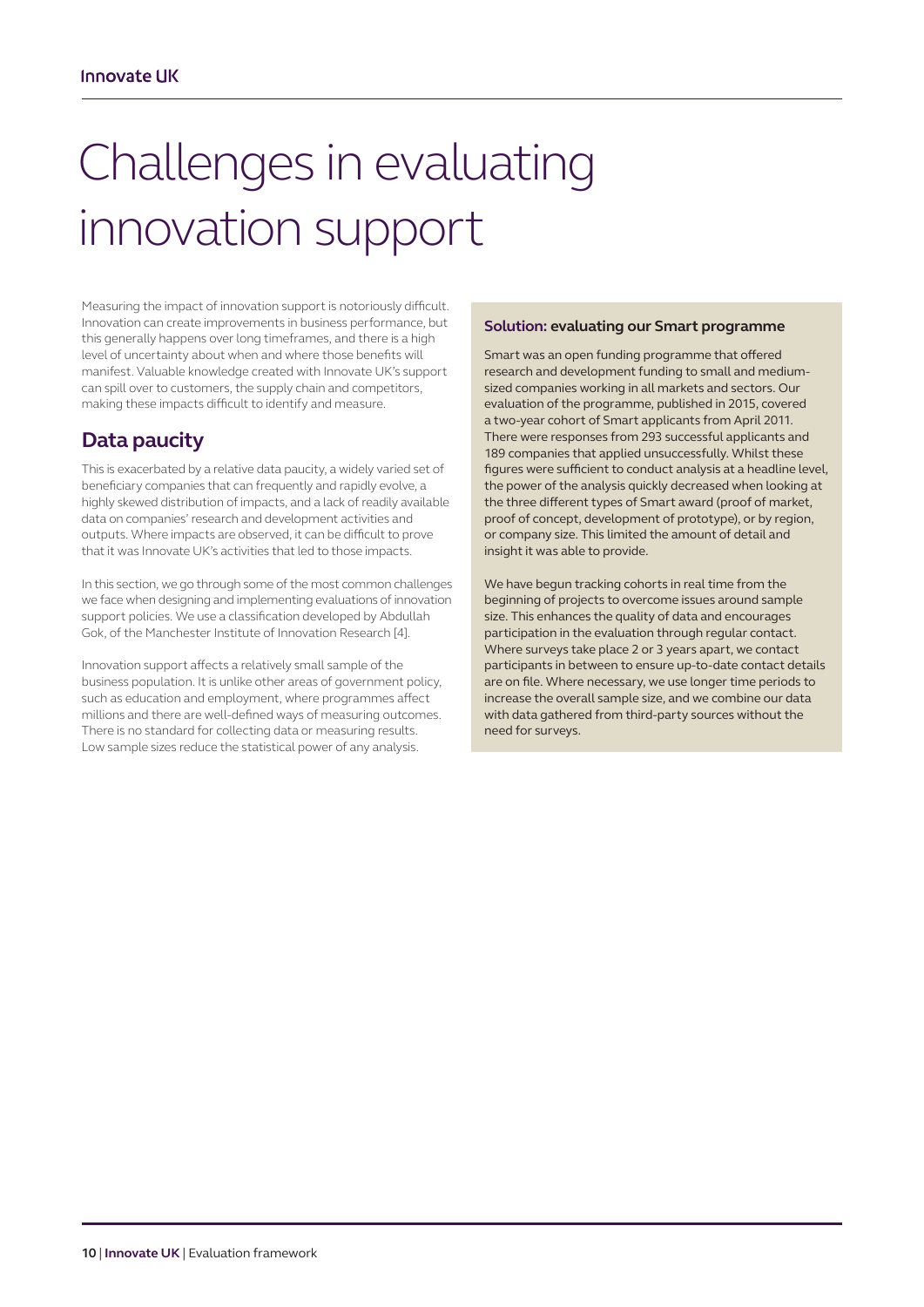## **Heterogeneity**

Heterogeneity, or diversity, amongst businesses can be problematic for many standard evaluation methods where that diversity cannot be controlled for. Companies differ greatly by size, region, sector, structure, and so on, and we have relatively limited data on them. Vast datasets can provide controls for a child's entire school history, but we are limited to relatively crude controls for business data such as age, size, and sector of the business.

The statistical models that underpin many evaluation methods – where sufficient controls for differences cannot be included – make an assumption that all units of observation (companies, in this case) are similar.

Innovation programmes are targeted at particular types of businesses. We also need to understand whether those companies that did apply and receive support were those that could benefit most.

### **Low observability**

The primary output of innovation support is knowledge. Whilst this knowledge is often embedded in some form of innovation, which can lead to observable impacts through new products, services, and processes, it is also embedded in the minds of the people who worked on those projects. This knowledge cannot easily be observed or tracked.

It moves with people and is often applied elsewhere, in other projects, perhaps in other companies and industries. Typically, these spillover impacts to other beneficiaries are impossible to predict and difficult to track, observe, and measure in a costeffective way.

#### **Solution: tracking spillover impacts**

In our Smart evaluation we are using repeated observations over time to learn about spillover impacts.

In the first survey, we asked Smart beneficiaries whether they thought any of their customers, suppliers, competitors, or others had benefited from their involvement with the project. Where they did, we asked what form those benefits took, and used the responses to build a classification of spillover impacts.

In the second wave of the survey, we asked another cohort which of those types of spillover they think may have occurred, and requested contact details of those affected so we could follow up. In practice, we faced difficulties in contacting the indirect beneficiaries, and the analysis was limited to a qualitative and non-representative discussion of types of spillover impacts. We will learn from and build on this approach in future evaluations. A report on this approach will be published in 2018.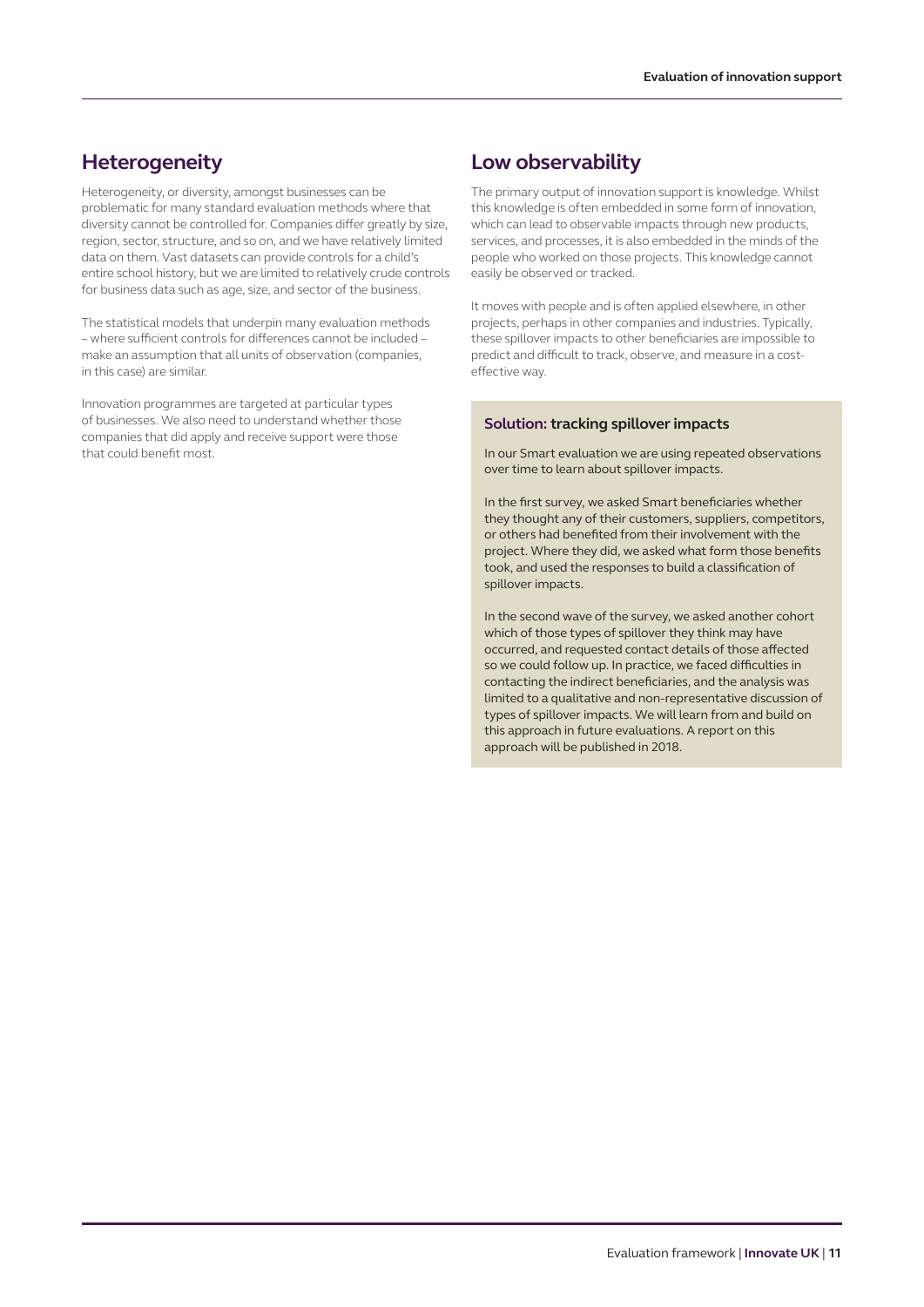## **Fluidity**

Companies are fluid. They change frequently and unpredictably. This could be through introducing new products or processes, entering new markets, or more fundamentally, through mergers and acquisitions.

#### **Solution: monitoring companies' change**

We have been using external data, from Companies House and other databases, to gain a better understanding of changes in company ownership and exit strategies. This will provide us with a clearer picture of how the companies we support may change over time, and help us to understand whether grant support has any impact on company structures.

We are considering the use of advanced analytical techniques to dynamically analyse internet data for product launch activity, widening the extent to which we can monitor impacts without being reliant on company surveys.

## **Long-tailed effects**

Statistical models often assume a standard 'normal' distribution of observations around a mean. However, the impacts of innovation tend to be highly skewed towards a small number of very successful projects, with a long tail of low or no-impact projects.

As with heterogeneity, this profile of returns can undermine the statistical models being used. There is an important implication: most evaluation methods seek to calculate the 'average treatment effect', essentially the mean impact of a programme on a participant. Where impacts are highly skewed, this can be misleading. In cases where the high-impact subjects are missed by the evaluation, impacts could be under-reported. Impacts could be over-reported where they are included.

## **Duration and lagged effects**

Innovation support often takes place over a number of years. Specific supported projects may last up to 3 years or, in the case of the Catapults, programmes may be designed to have an impact over a longer period. The impacts of the innovation can occur later than the period of the supported project, as further development or commercialisation work is needed. Once they do materialise, they can last a number of years.

In the initial years following public support, it can appear that returns are low or non-existent. Indeed, research has shown that companies that are innovating (rather than those that have innovated) are less productive than those that are not, as they are investing resources into innovation before realising any revenue or efficiencies from the project [\[5\].](#page-38-0)

#### **Solution: evaluating over a long time**

Our evaluations are designed to span a wide time frame, from the start of projects to several years beyond their formal end. In our ongoing evaluation of the Sustainable Agriculture and Food Innovation Platform, we looked at projects that started as far back as 2010 with the intention of conducting surveys in 2016 and 2018 to evaluate the programme's impacts.

At the point of the 2016 survey, only 28% of projects had completed, and around half of all respondents said they expected to commercialise innovations resulting from the projects over the following three years. Based on this, we have extended the evaluation to 2020, a full 10 years after the first competition.

Further issues arise in such long-term evaluations, including people moving on and memories fading. Longterm evaluation is best designed early on, to ensure data is collected as things happen, and that expectations for data collection and reporting are set early in the process.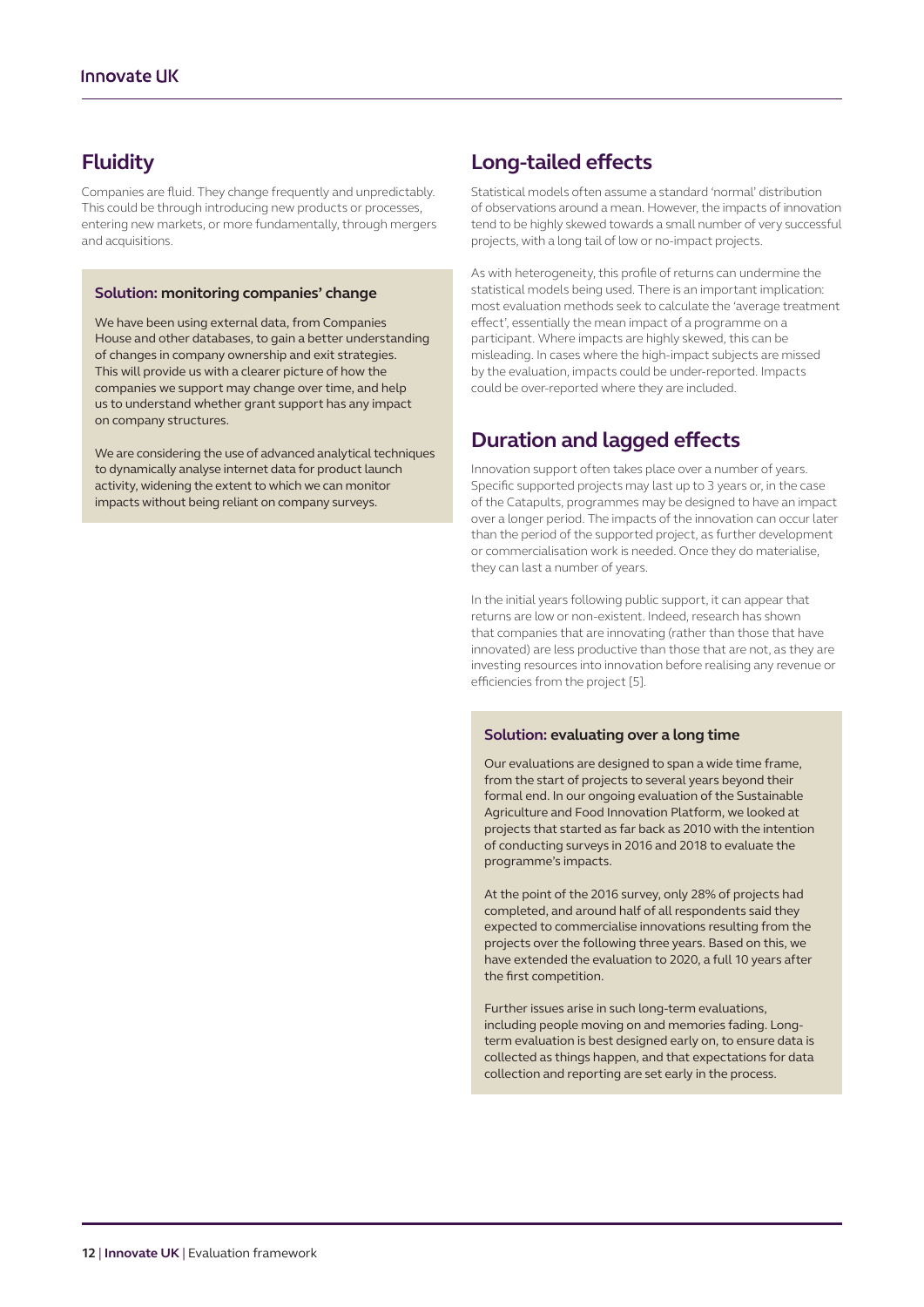## **Attribution of impacts**

Innovate UK is part of a complex science and innovation system. There are many organisations at national and sub-national levels providing a variety of support that companies may interact with before, during, and after Innovate UK support. Indeed, companies may be involved in many types of Innovate UK support at the same time. Identifying the contribution of any single programme with observed performance improvements is difficult. The support of any single programme is often necessary for outcomes to be realised, but not sufficient in itself.

Attribution can also be an issue around past or ongoing private sector investment in innovation or skills. If the data cannot account for all of this – which it typically cannot do to a sufficient degree – then attribution of impacts becomes more complicated.

We have taken some steps towards controlling for the wider policy environment, using surveys to ask about other public support received, and data on other programmes and past innovation activity. However, the full complexity of the environment cannot be captured and controlled for through these techniques alone.

#### **Solution: using data from other sources**

Greater use of data from outside organisations would allow for a more complete picture of businesses that receive multiple forms of support. For example, we have in the past used such data to look at companies that have received support from British Business Bank and Innovate UK programmes. Nesta have been compiling data from local enterprise partnerships and growth hubs to build a picture of local support. The inclusion of more programme data could allow a more complete, robust analysis of the impact of multiple interventions for a single company.

## **Endogeneity**

Endogeneity occurs in econometric models where a variable being used to explain an outcome – for example innovation support being used to explain business performance – has a correlation with other variables that also affect the outcome but are not captured in the model. In our example, this could be a company's ambition. Ambition could affect a company's likelihood of applying for innovation support, and could also affect that company's performance [\[6\]](#page-38-0). If ambition is not controlled for in the model, the results will be biased and either under or over-stated.

For innovation, there are several factors that could lead to an endogeneity problem, not least due to an ambiguous cause-andeffect relationship between innovation and performance. Indeed, some research demonstrates that the observable characteristics – such as the age, size, or sector – of a business only explain a small part of innovation and growth, and unobservable characteristics play an important role [\[7\].](#page-38-0)

## **Strategic behaviour**

Economics is, at its heart, a study of reaction to incentives. Economic evaluation must be wary of strategic behaviour in response to the incentives that government programmes create. Companies can be expected to react strategically to innovation support, changing behaviours in order to increase the likelihood of receiving support. These behaviour changes may not last beyond the timeframe necessary to receive support, and so longer-term behaviours – such as lasting changes to investment in innovation – must be accounted for in evaluation.

## **Tackling these challenges**

All this makes traditional evaluation methods less readily applicable. Innovate UK is committed to being an innovator in this area. We have been working over the last 2 years to overcome these challenges and design and implement evaluations using the most robust available techniques to better capture the impact we have.

Throughout this report, we have set out some of our approaches to the challenges we face, but these do not solve everything. Some innovation programmes will continue to be difficult, or impossible, to evaluate robustly in a quantitative manner.

It is important to recognise clearly and openly the limitations that any evaluation will have, whilst striving to ensure the most robust approach possible is implemented. In some cases, this will mean relying on more qualitative methods to complement potentially flawed quantitative analysis. Our evaluations will always seek to set out challenges, our actions to mitigate them, and where limitations remain.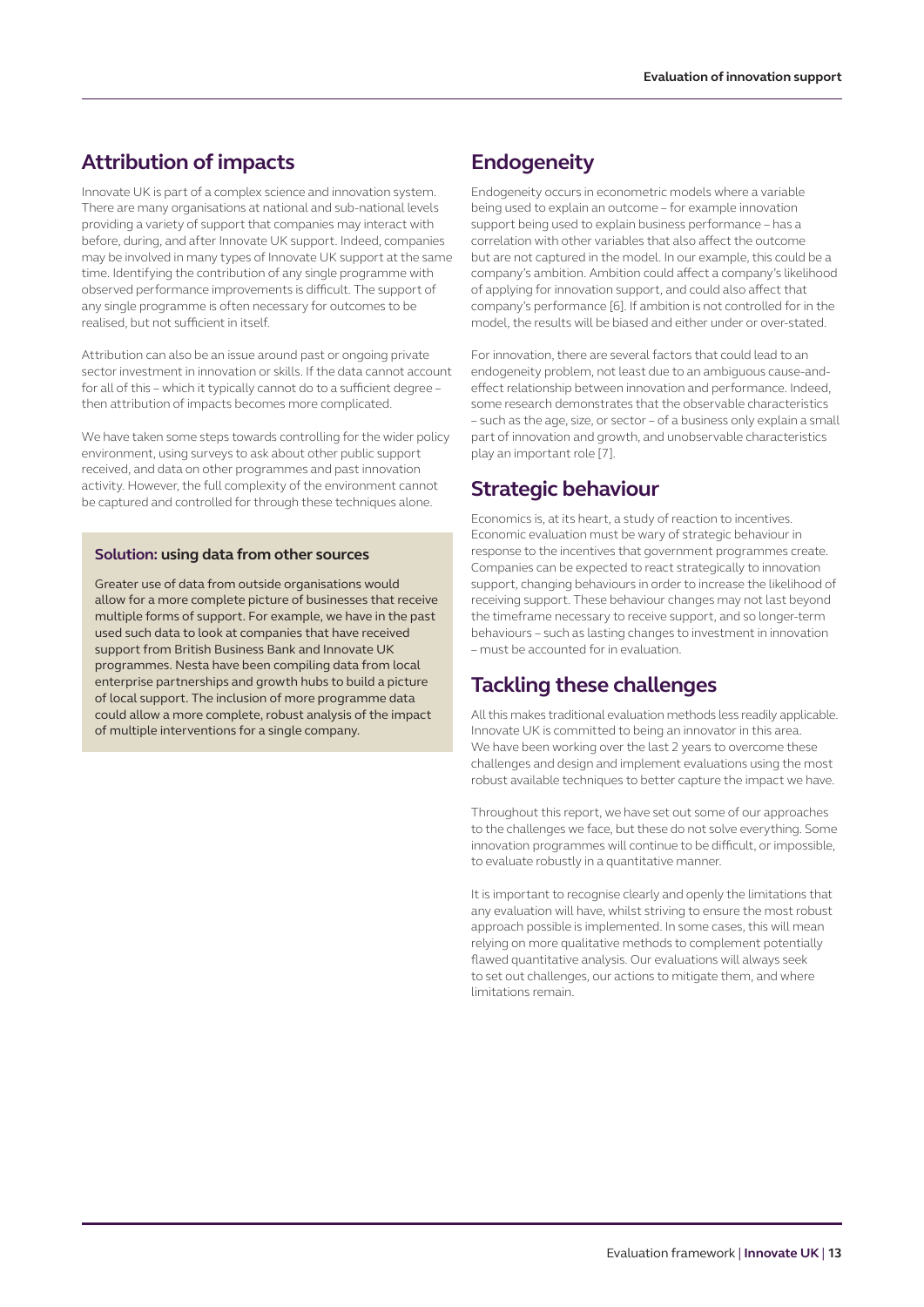# <span id="page-13-0"></span>Estimating additionality

Impacts seen in an evaluation should be measured against a baseline of what would have happened had the intervention not occurred. Gross impacts need to be adjusted to discount for what would have happened anyway – the 'deadweight'. For example, a grant is provided to a company that was going to invest fully in the project regardless. All government policies are likely to carry some deadweight.

In reality, it is not a question of whether something is simply additional or not. Partial additionality will be common. An outcome might have occurred in the absence of a programme, but it would have been achieved over a longer time period, or perhaps at a different level of quality. Evaluations should enable partial additionality to be captured and, where possible, quantified.

The location of outcomes and impacts is a further consideration, especially if local effects are a programme objective. If a programme aims to encourage investment in a particular region, for example, the evaluation might consider whether impacts are additional to that region, rather than the whole country (although any negative impacts on other regions should also be measured).

A common approach to assessing additionality is to define a 'control group' of companies that do not receive 'treatment' – a counterfactual – and to compare the outcomes of the treatment group and control group to understand additional impact. Different approaches to defining a control group are explored in later sections, but the challenges to evaluation set out above do make the construction of a credible counterfactual extremely difficult, if not impossible, for some types of innovation programme.

## **Wider effects**

Beyond deadweight, and beyond what it is possible to infer from a counterfactual, there are wider effects to consider in an evaluation. These include:

- **displacement:** where positive outcomes of a programme are offset by negative outcomes elsewhere. For example, where an Innovate UK grant leads to a company increasing their market share due to their commercialisation of an innovative new product, other companies see their market share reduced
- **substitution:** where the effects of a programme are realised at the expense of other activities. For example, where a grant leads to a company investing in one R&D project at the expense of an alternative R&D project, which could also have had productive outcomes
- leakage: where the programme's benefits 'leak' to those outside the target group. For Innovate UK, this would be where some or all of a programme's benefits accrue to overseas companies
- **knowledge diffusion:** where beneficiaries of a programme develop new knowledge and then move on and apply it to projects not associated with the programme. These spillover benefits are generally found to be large – often larger than the direct benefits of innovation support [\[6\]](#page-38-0)

Evaluations should also consider whether a programme has led to any unintended or unforeseen consequences.

#### **Example: estimating deadweight**

We have estimated the extent of deadweight in our programmes by using control groups. Deadweight is not a black-and-white issue, and headline numbers need to be treated with some caution.

Our evaluation of Smart (2015) found that 60% of highquality projects that did not receive an award did continue, suggesting reasonably high levels of deadweight. However, of those 60%, some 90% continued at a slower pace, or with a reduced scope, suggesting there would have been some additionality to those projects if they had been funded.

In our evaluations of both Smart and SBRI (Small Business Research Initiative), deadweight was found to be lower the further the innovation project was from market. This fits with expectations. As innovations move closer to market, the risks decrease and the likelihood of raising funding – whether from internal or external sources – increases. This is not to say that all government efforts should be focused further from market. Additionality is still found to be high in closer-to-market programmes, where many risks and uncertainties remain.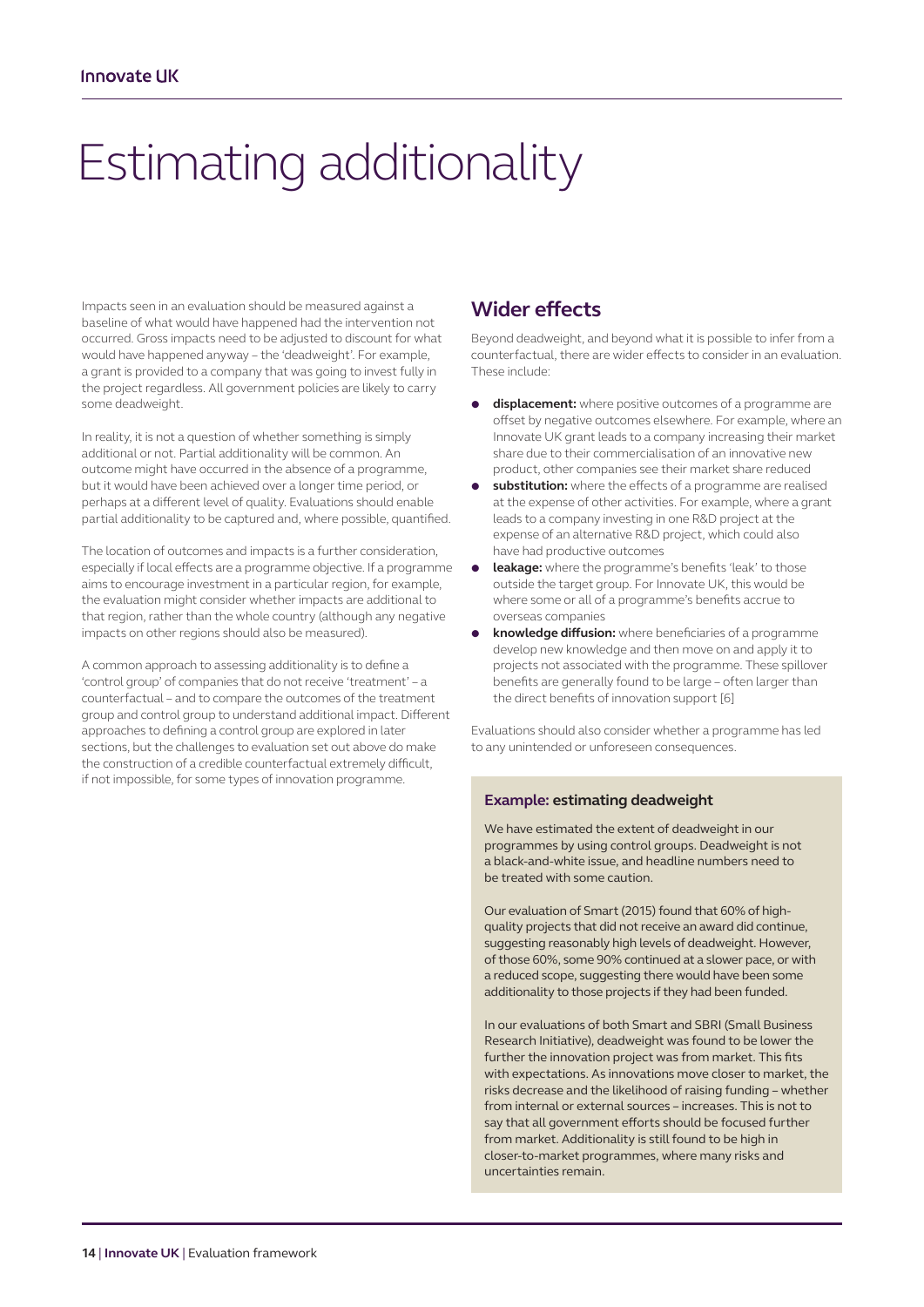# <span id="page-14-0"></span>Logic models

A logic model is a graphic that sets out a programme's expected path. It shows the relationships between each step. They provide a framework for understanding how best to monitor and evaluate a programme. Figure 3 below provides a simple logic model for an R&D grant programme.

This simplified logic model demonstrates what data needs to be captured through monitoring and evaluation. Instead of just focusing on the end game – economic growth – which may take years to materialise, and could occur outside the direct scope of the programme, the logic model shows the expected shorter term outputs and outcomes.

So, a monitoring and evaluation framework should look at:

- **• inputs:** the resources required to achieve the programme objectives. Here we would be looking at the grant funding and the overhead costs of delivering the programme
- **activities:** what that funding delivers. Here we would be looking at the number of R&D projects funded, most likely broken down by company and project characteristics
- **•** outputs: the direct result of the activity, observable by the end of the activity. Here we would most likely be looking at technological progress, or increased knowledge
- **•** outcomes: the changes or benefits that result, generally to the direct beneficiaries of the programme. Here we would be looking for increased sales or other forms of enhanced business performance resulting from the innovation
- impacts: the final, wider changes that result from the programme. Here we would be looking at the economic growth resulting from increased business innovation

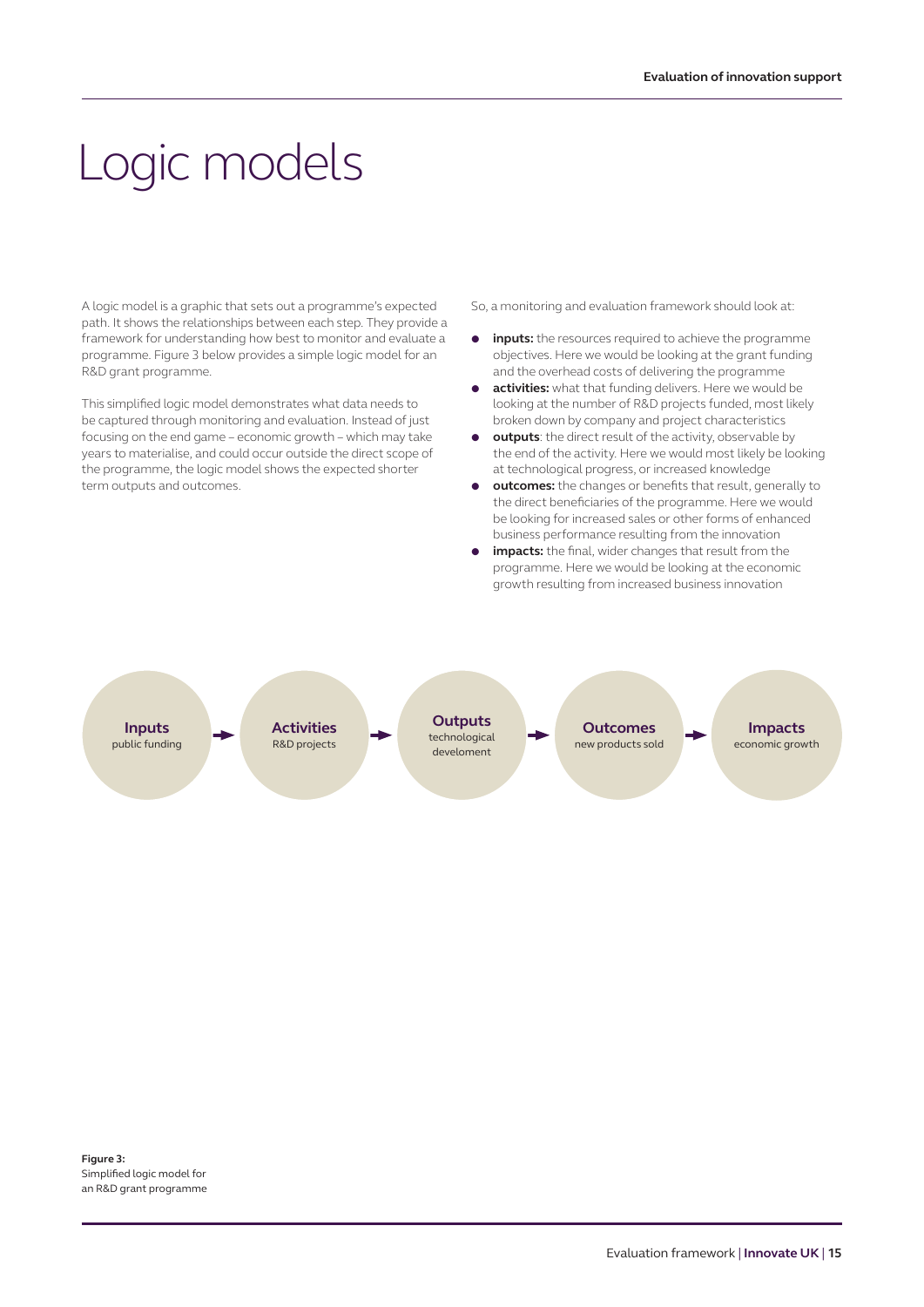## **First step in evaluation**

Figure 4 below shows a more complex logic model taken from one of our ongoing evaluations.

Having a logic model for the programme helps ensure that any evaluation measures things that are expected to occur, whilst allowing for the capture of unexpected impacts. It reduces the risk that spurious outcomes or impacts will be sought. For example,

programmes that seek to increase productivity are less likely to lead to large increases in employment. Indeed, the opposite could be the case.

A logic model is the first step for every evaluation or impact analysis conducted for an Innovate UK programme. In the rest of this publication, we will use the terminology of the logic model to describe which aspect of a programme we are considering.



**Figure 4:** Logic model for our strategic investments in sustainable agriculture and food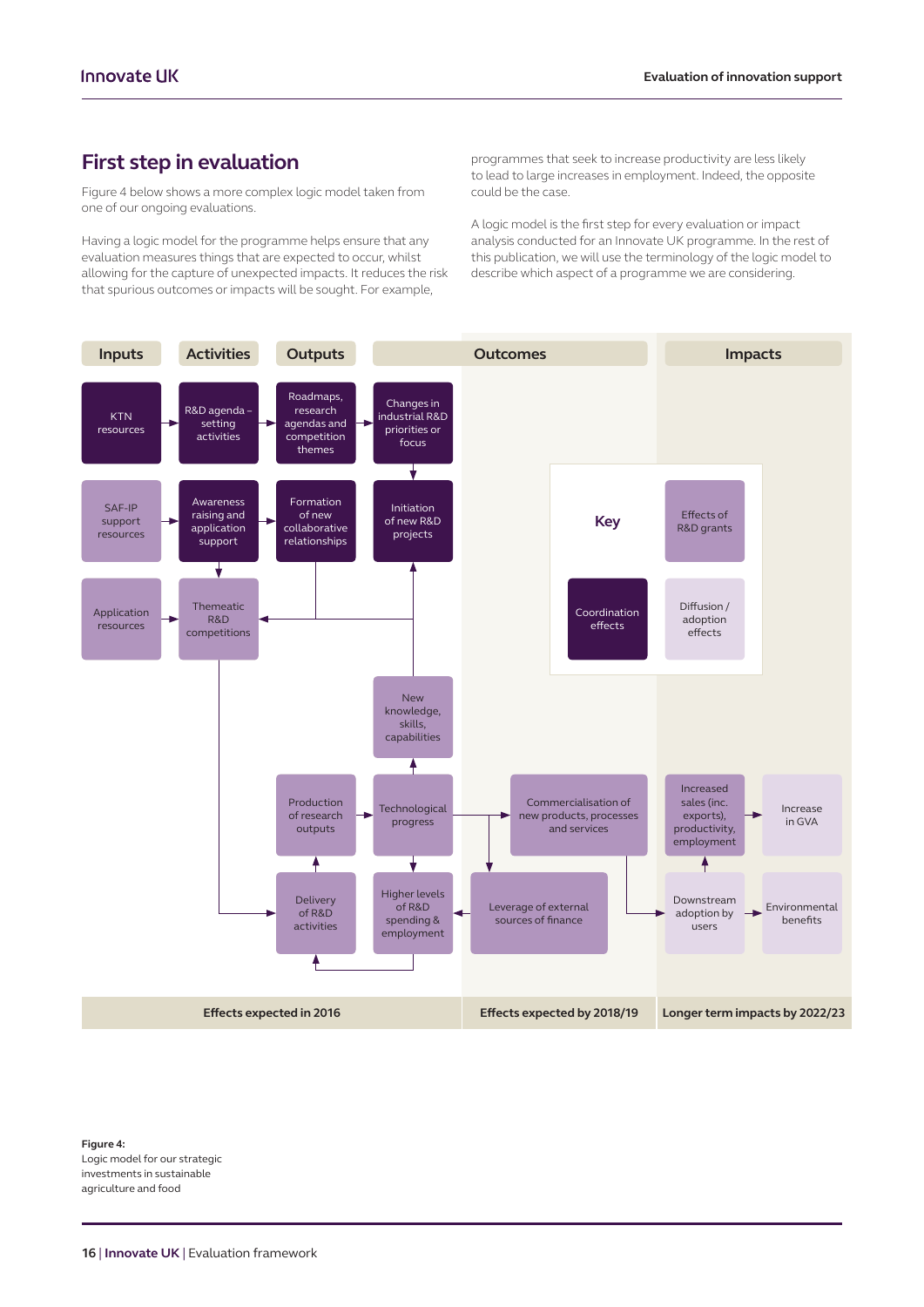# **Approach to monitoring**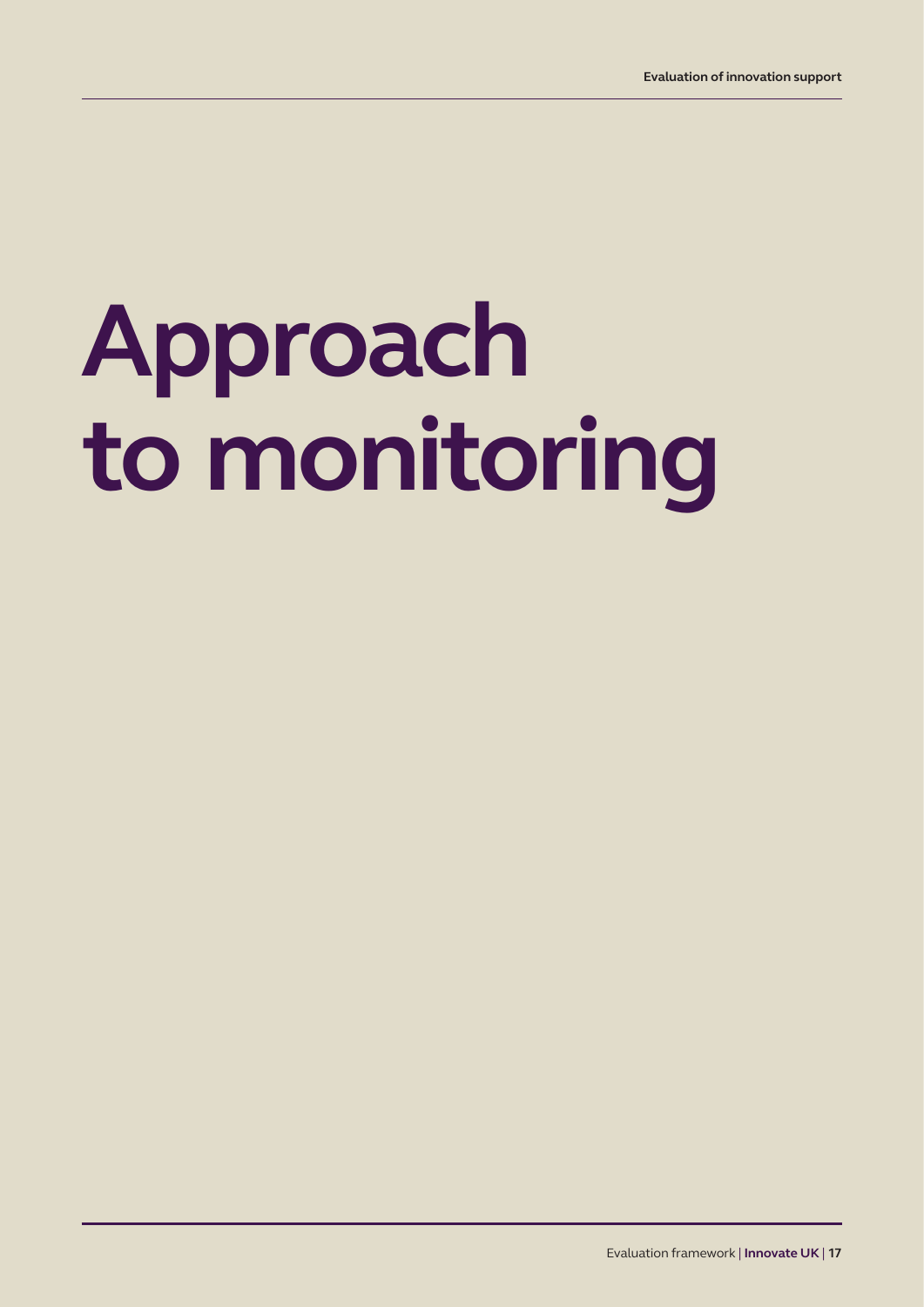# <span id="page-17-0"></span>Approach to monitoring

In 2017, Innovate UK published the first of our new performance reports, built from our transparency data – a monthly publication covering the details of each grant we have provided or managed since 2004 [\[9\]](#page-38-0). The 2016/17 report is set out in figure 5. The reports present an overview of our existing monitoring data, at an Innovate UK level, setting out clearly and transparently the types of organisations our funding has gone to, where those companies are, the industry match funding, and some details of the number of active projects and competitions.

**"Monitoring seeks to check progress against planned targets and can be defined as the formal reporting and evidencing that spend and outputs are successfully delivered and milestones met."**

**Magenta Book**

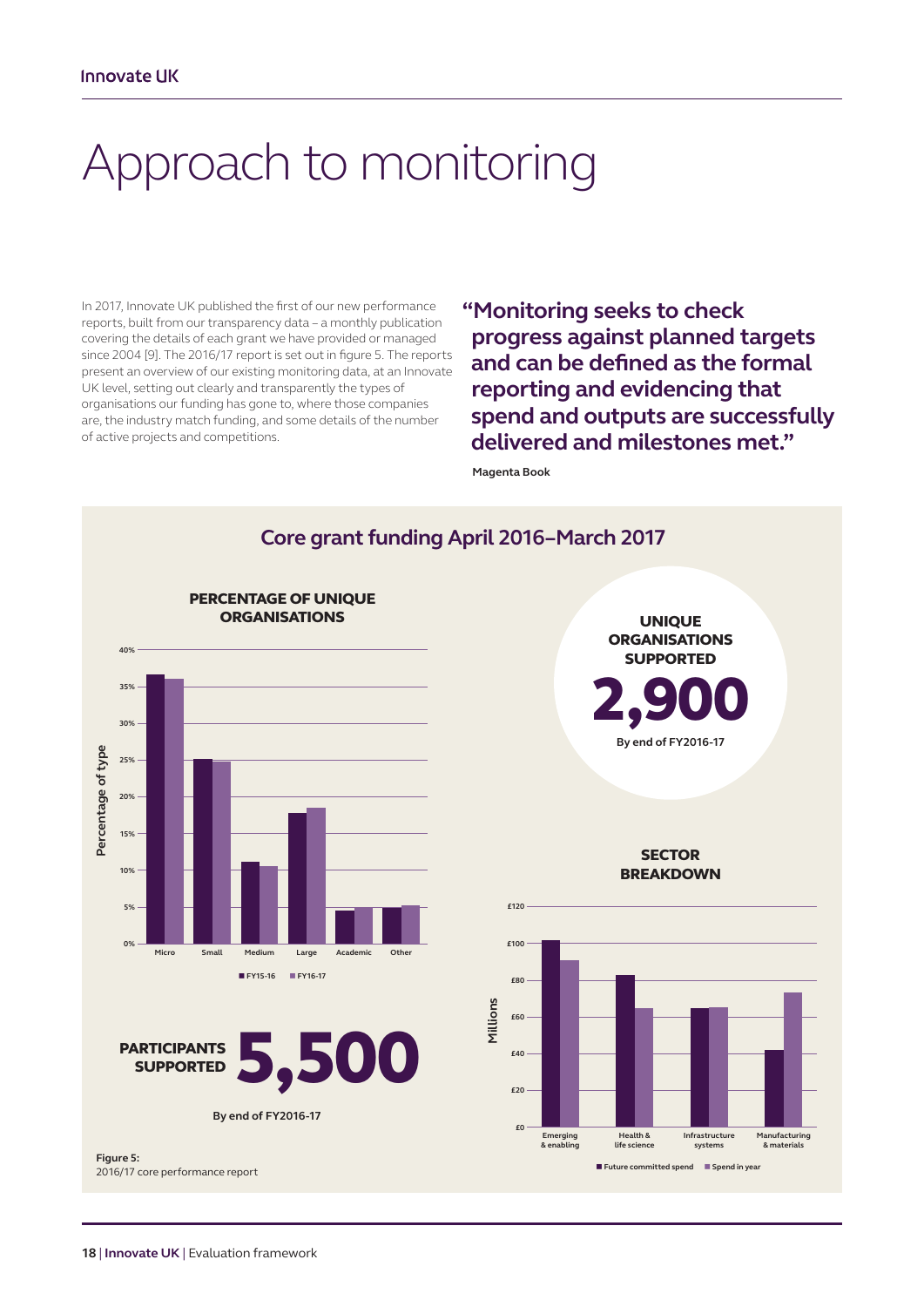# £294M SPEND IN YEAR

**Total spend on projects in FY2016-17**





2,400

**At end of FY2016-17**

NUMBER OF LIVE PROJECTS FUTURE COMMITTED SPEND

£292M **Projects started in FY2016-17**

#### **ORGANISATIONAL** BREAKDOWN



7 **Future committed spend** 7 **Spend in year**

OF PROJECTS **COMPLETED** 



**Projects completed in FY2016-17**

£116K AVERAGE SPEND ON CURRENT **E95K** AVERAGE COMMIT FOR NEW PROJECTS

**Median grant amounts in FY2016-17**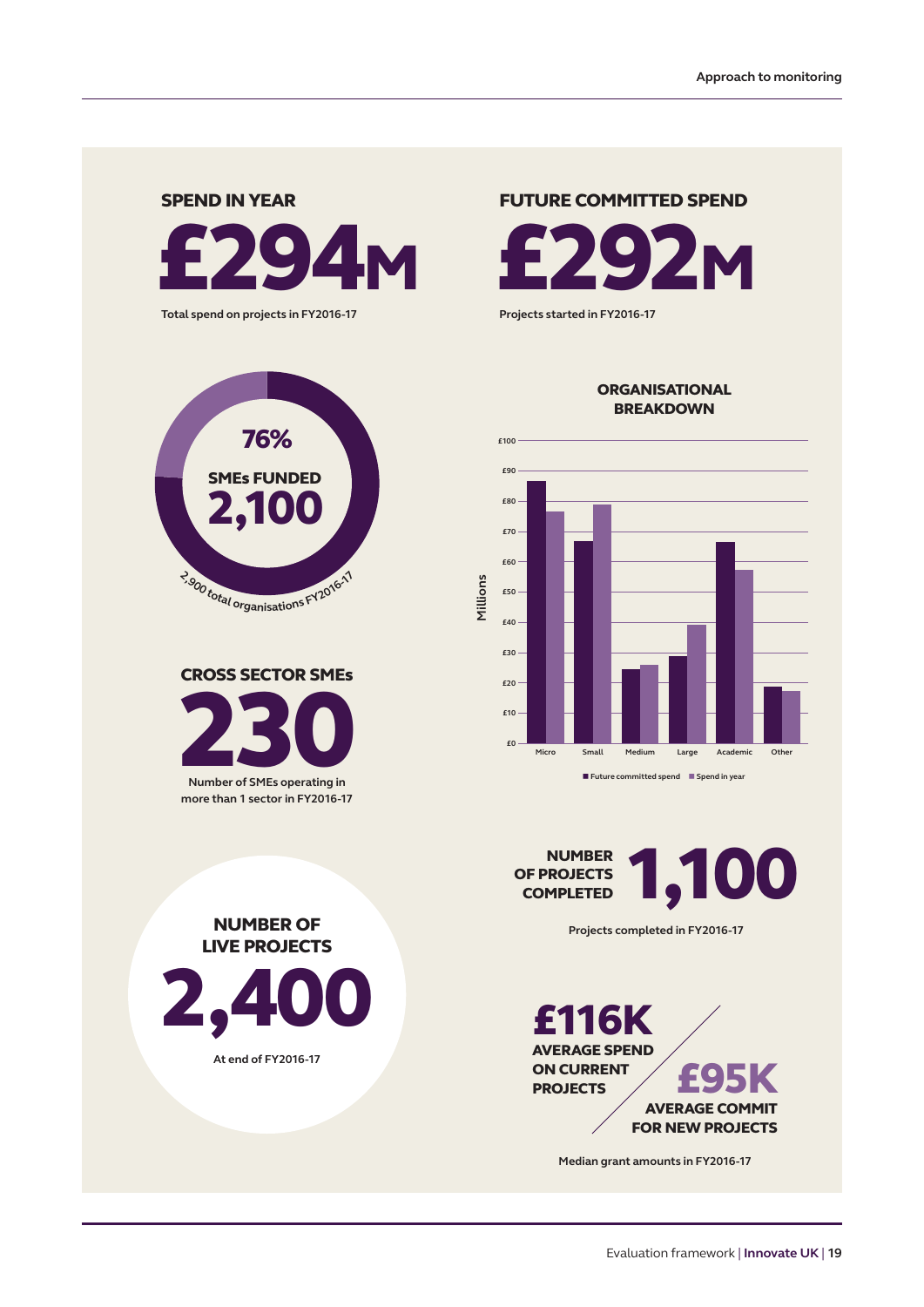

#### SPEND AND COMMITMENT BY REGION





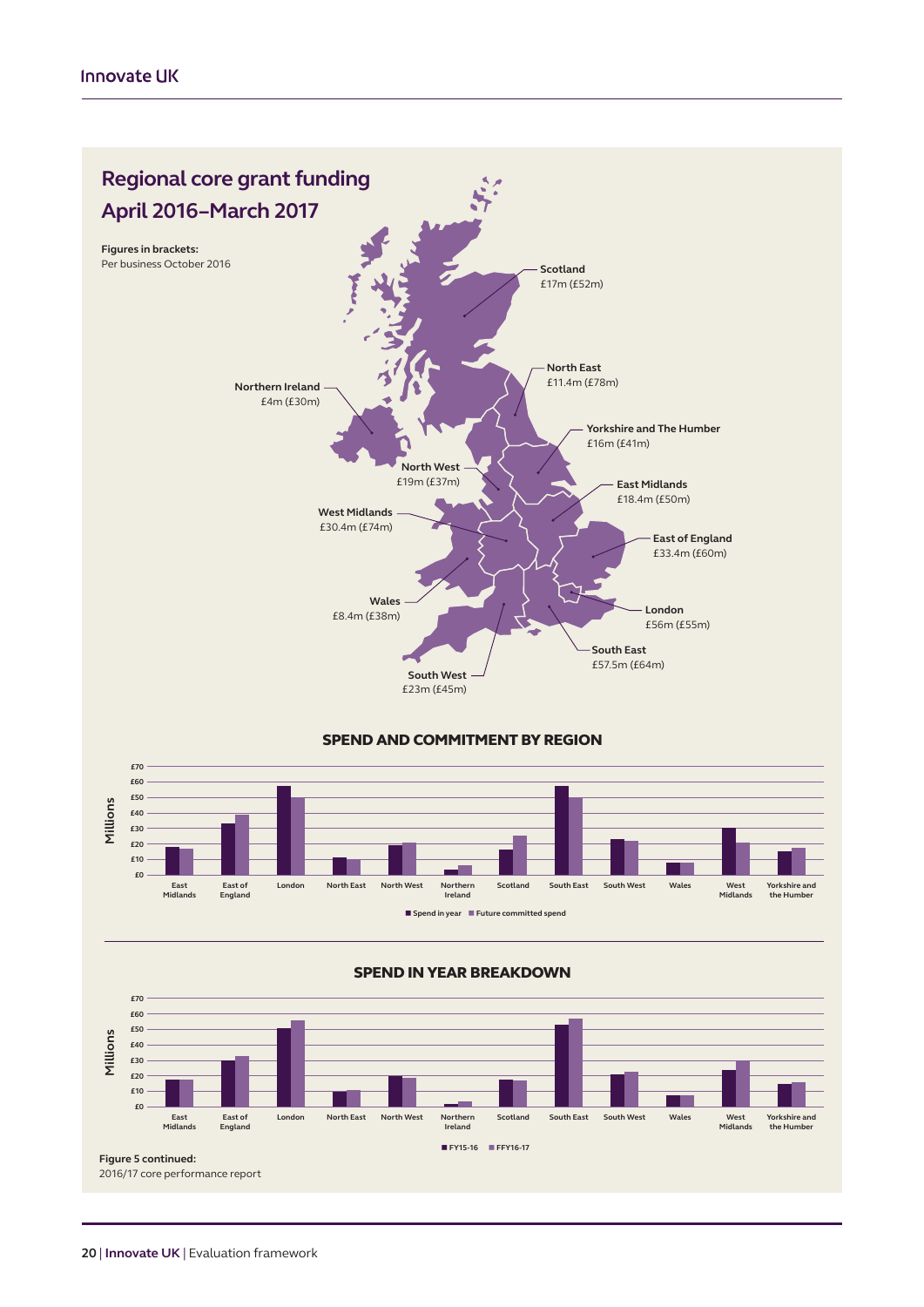## **Data types**

The report covers 3 main data types:

- the number and headline characteristics of companies receiving grants
- the amount of funding provided
- the number and nature of grants provided

Data we collect but are unable to publish due to commercial sensitivity gives similar detail on unsuccessful applicants to our programmes.

## **Summarising transparency data**

These performance reports aim to summarise our transparency data on a regular basis. They provide timely, accessible information that can be used to manage our programmes and communicate to the public what we are doing. Currently, these reports capture our funding and activities. In 2018 we are introducing new monitoring systems to capture project output data consistently across all of our projects, and supplement this with data on the expected outcomes and impacts of those projects. This includes data covering:

- collaboration activities
- improved or gained skills
- technological progress
- new products, services, or processes commercialised or implemented
- expected cost savings, licensing revenues, or turnover
- employment impacts

This data will, for the first time, enable Innovate UK to monitor the complete path for each project, from inputs and activities, through to outputs and expected impacts. This will allow for more complete performance reporting in 2018, and more sophisticated management of our activities. The first data from this new system is being collected, and it is expected that there will be sufficient data to incorporate into our performance reports from 2018, improving the evidence for decision-making.

Monitoring data can also be a valuable input to evaluations. Our administrative data on projects and project participants are vital for evaluations, but they do not on their own provide robust evidence of impact. Data on companies we have supported and what the projects have achieved provide an overview of what our funding is enabling. Critically, they do not demonstrate what would have happened in the absence of our funding. For that, we require the more sophisticated data collection and analysis that evaluation provides.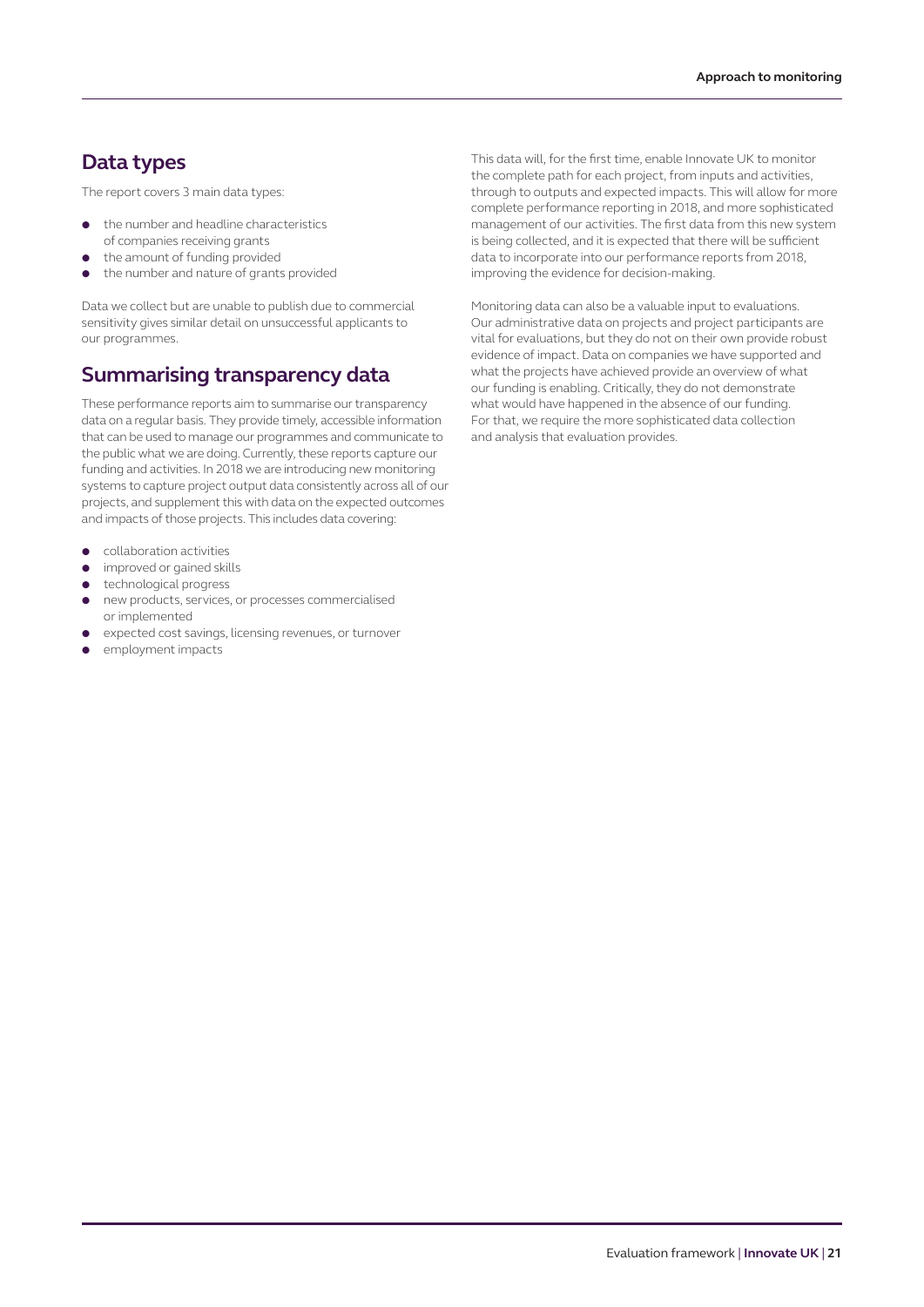# <span id="page-21-0"></span>Innovation Funding Service

Innovate UK introduced a new online grant application system in 2017, the Innovation Funding Service (IFS). This is an end-to-end, customer-focused and easily accessible online grants application and processing service. IFS is designed to provide access to all of Innovate UK's funding mechanisms through a single, intuitive service and a faster, clearer application process. It also provides timely, validated, accessible data and business intelligence, enabling timely, robust analysis of programmes' monitoring data.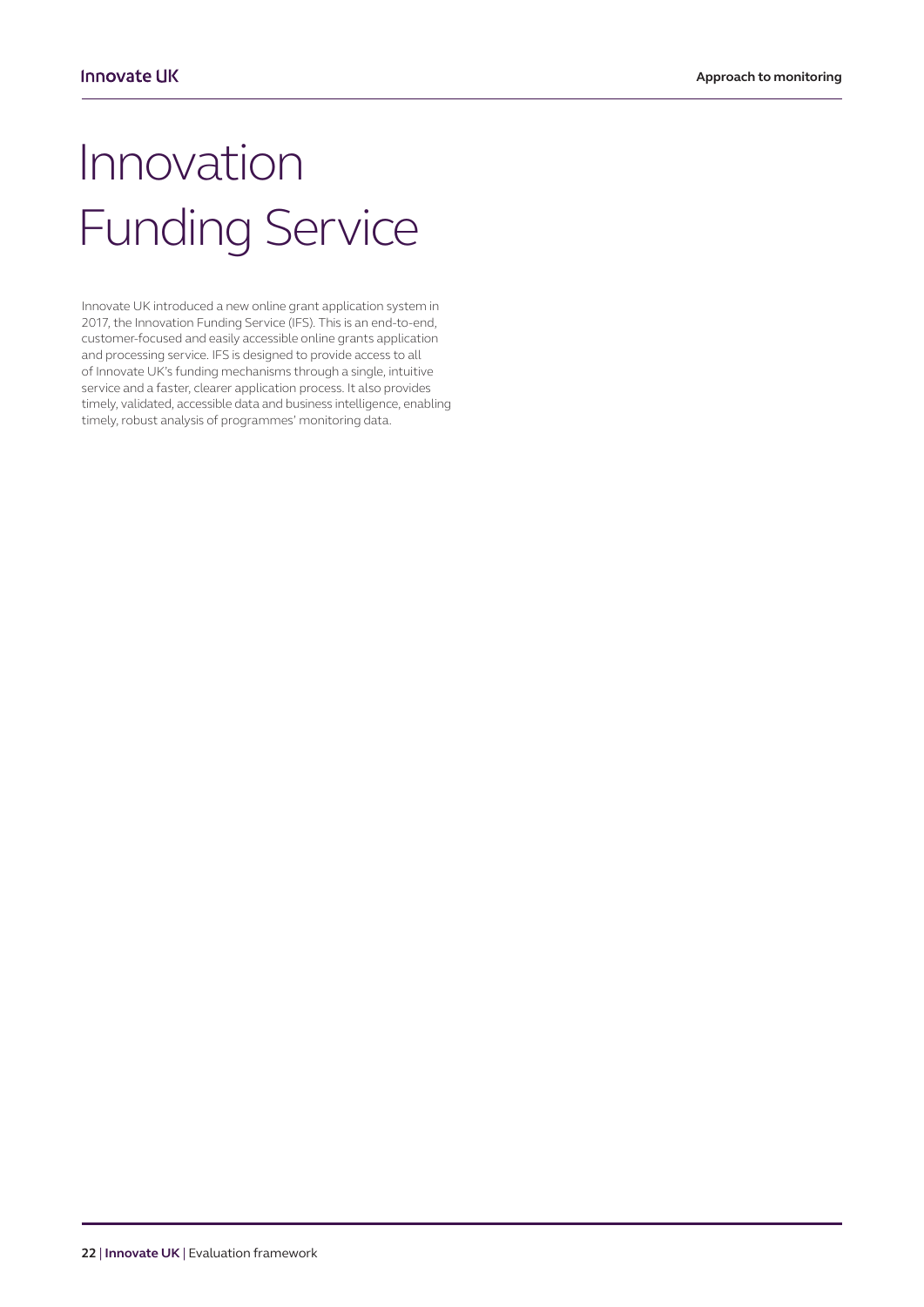# <span id="page-22-0"></span>**Approach to evaluation**

Innovate UK follows best practice on evaluation, embedding evaluation activity into the design and delivery of programmes. This section sets out our processes and guiding principles around the design and implementation of evaluation, the range of methods we could use in evaluating our programmes, and our aspirations for continuously improving.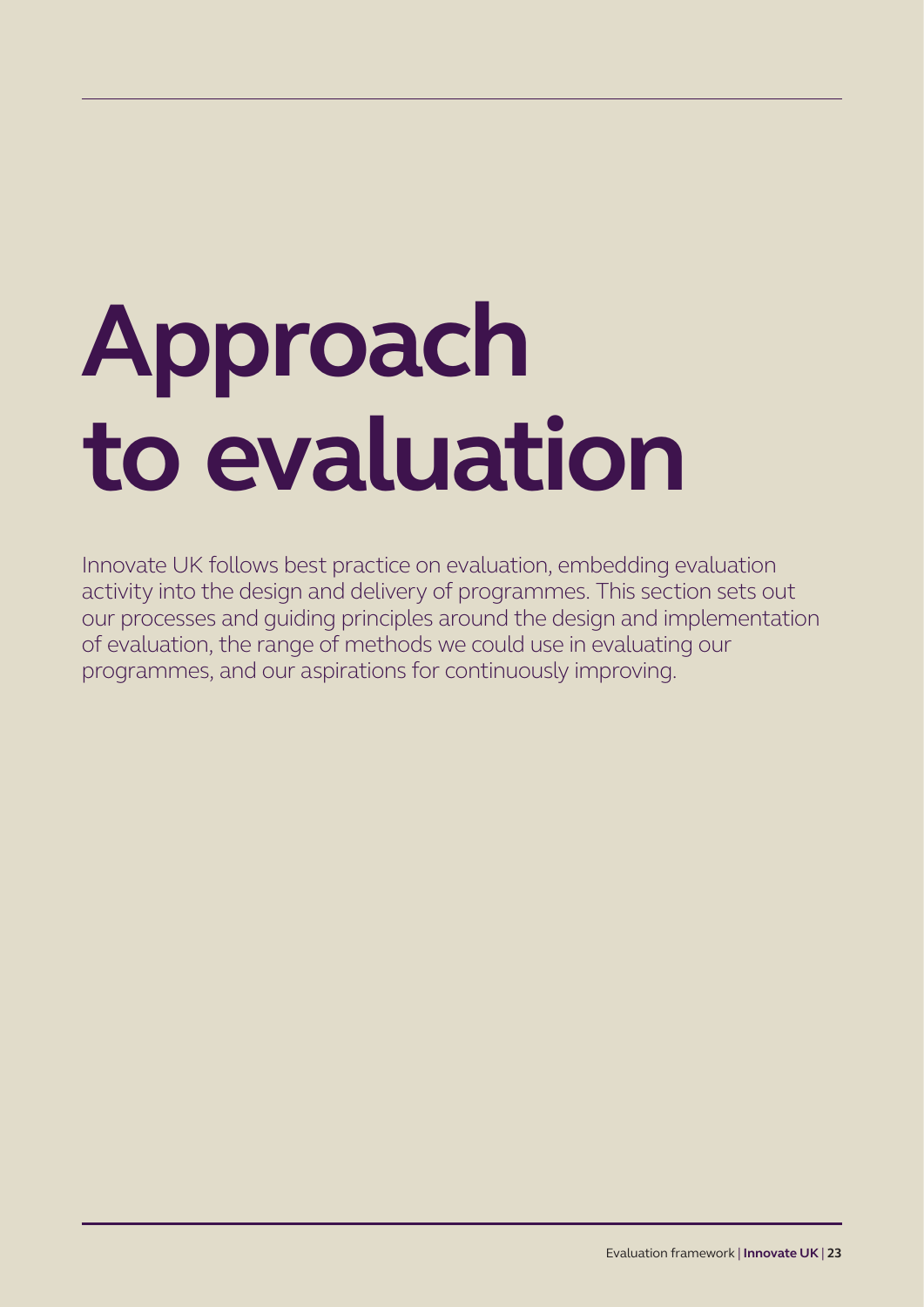## <span id="page-23-0"></span>Process

Evaluations should be built into a programme's design, and programme design should reflect the needs of a robust evaluation. Innovate UK's project authorisation forms will include explicit consideration of evaluation from 2018 – would the programme be covered by any existing evaluation? If not, is a new evaluation required?

The decision to have a new evaluation is based on:

- the importance of the programme in terms of cost and strategy
- whether there is any recent, robust impact evidence available
- whether the programme is novel, either in its processes and delivery mechanisms, or in what it is trying to achieve
- whether the programme has a high public or political profile

### **New evaluations**

Where a new evaluation is required, our in-house evaluation experts will work with the programme team to go through a series of steps to help define the needs and approach of the evaluation. These steps are in line with the processes set out in The Magenta Book:

- define a high-level logic model for the programme, setting out objectives and intended outcomes
- consider whether any adjustments to the programme's design or implementation could enhance the potential for robust evaluation. For example, consider whether a pilot phase or phased roll-out might be possible
- define the audience, or audiences, for the evaluation. These could include: internal audiences, for strategic decisionmaking; other public organisations, to justify the programme expenditure; or the public, including businesses who might benefit from innovation support
- identify the objectives of the evaluation and the research questions to be answered. Consideration is given to what the programme lead, Innovate UK, BEIS, or other stakeholders will need to know about the programme and its impacts, and the evaluation's scope will be defined
- identify the appropriate evaluation approach(es). Consideration will be given to whether a process evaluation is required alongside an impact or economic evaluation. The likely level of robustness will be assessed, based on the programme design. The precise evaluation method is not defined at this stage, although likely methods will be identified
- define the monitoring framework. Consideration is given to what data is required to answer the evaluation's research questions and, in particular, whether the existing monitoring system is sufficient for this. Where it is not, potential data sources will be identified
- define the governance around the evaluation. To ensure subjective oversight, Innovate UK's central economics and performance team lead on all evaluations of Innovate UK programmes, and a steering group for each evaluation is formed, involving representatives from the programme and from BEIS analytical teams. Other appropriate stakeholders are considered for the steering group as necessary. A budget is defined based on the scale and profile of the programme and the complexity of the evaluation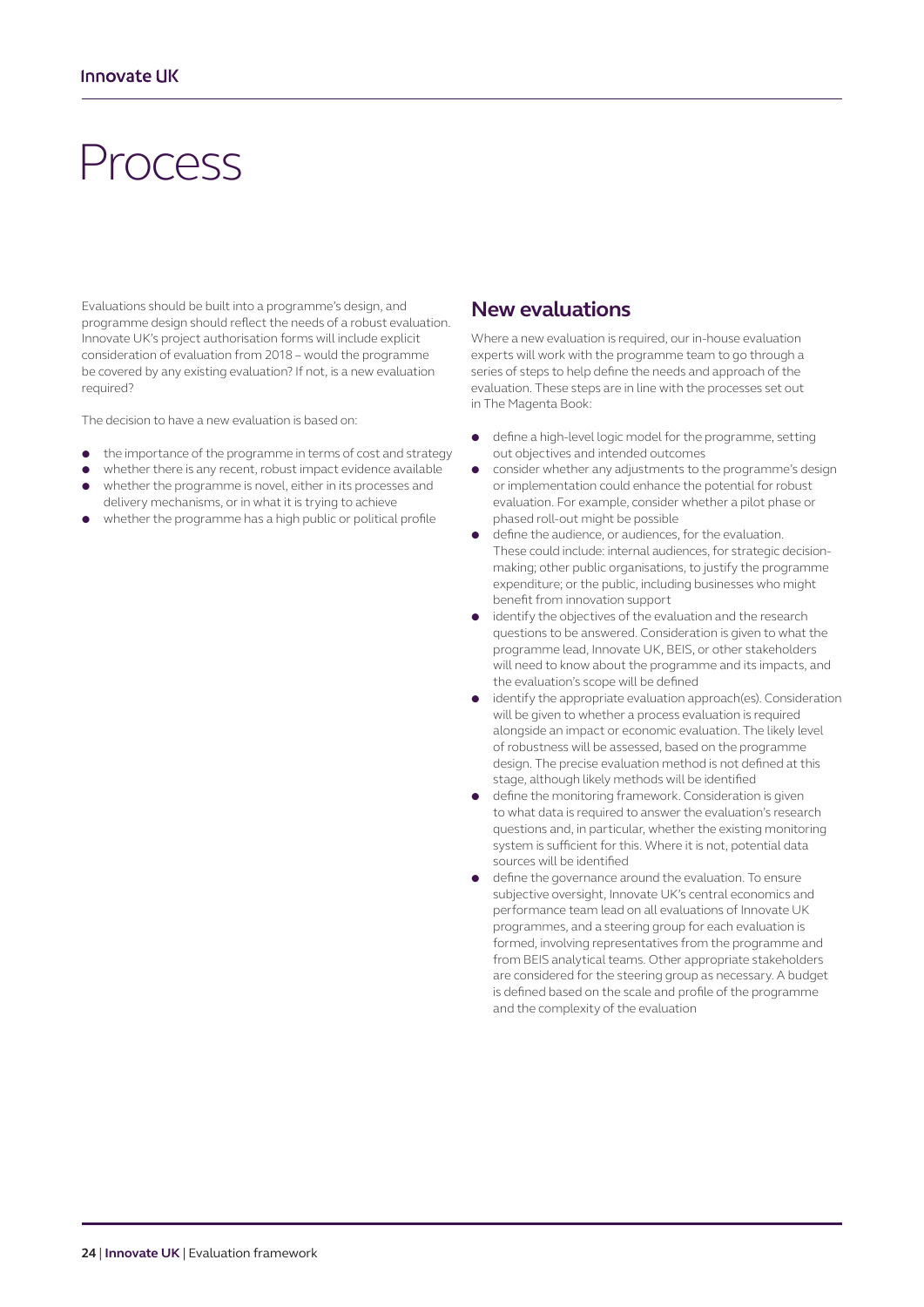## **Independent research**

The evaluation is then conducted. In most cases, we commission external, independent researchers to conduct evaluations on our behalf, overseen by the evaluation steering group. This is partly due to the sheer volume of work that evaluations entail and, more importantly, to enhance the credibility of the evaluation findings. Independent researchers are more likely to provide a subjective evaluation of the programme's impacts, and business engaged in the evaluation are provided with a degree of separation from Innovate UK, enabling them to respond openly and honestly. Where evaluation work is conducted in-house, any surveys will be commissioned from independent companies to allow for open, honest responses from potential respondents.

We involve the programme team in the evaluation from the beginning to help ensure that the evaluation results are fed back into the programme's design and implementation, and that any implications for the wider organisation are considered. The final evaluation report will be published to ensure transparency. Where recommendations are made for process improvements, these will be considered by the steering group and an action plan will be drawn up.

We work with the BEIS independent peer review group for evaluation at appropriate points in this process, inviting feedback and suggestions to improve our methods.

This process from programme inception to evaluation feedback ensures that our evaluation framework and plan cover all key activity and provide robust evidence on the effectiveness of our processes and impact of our programmes.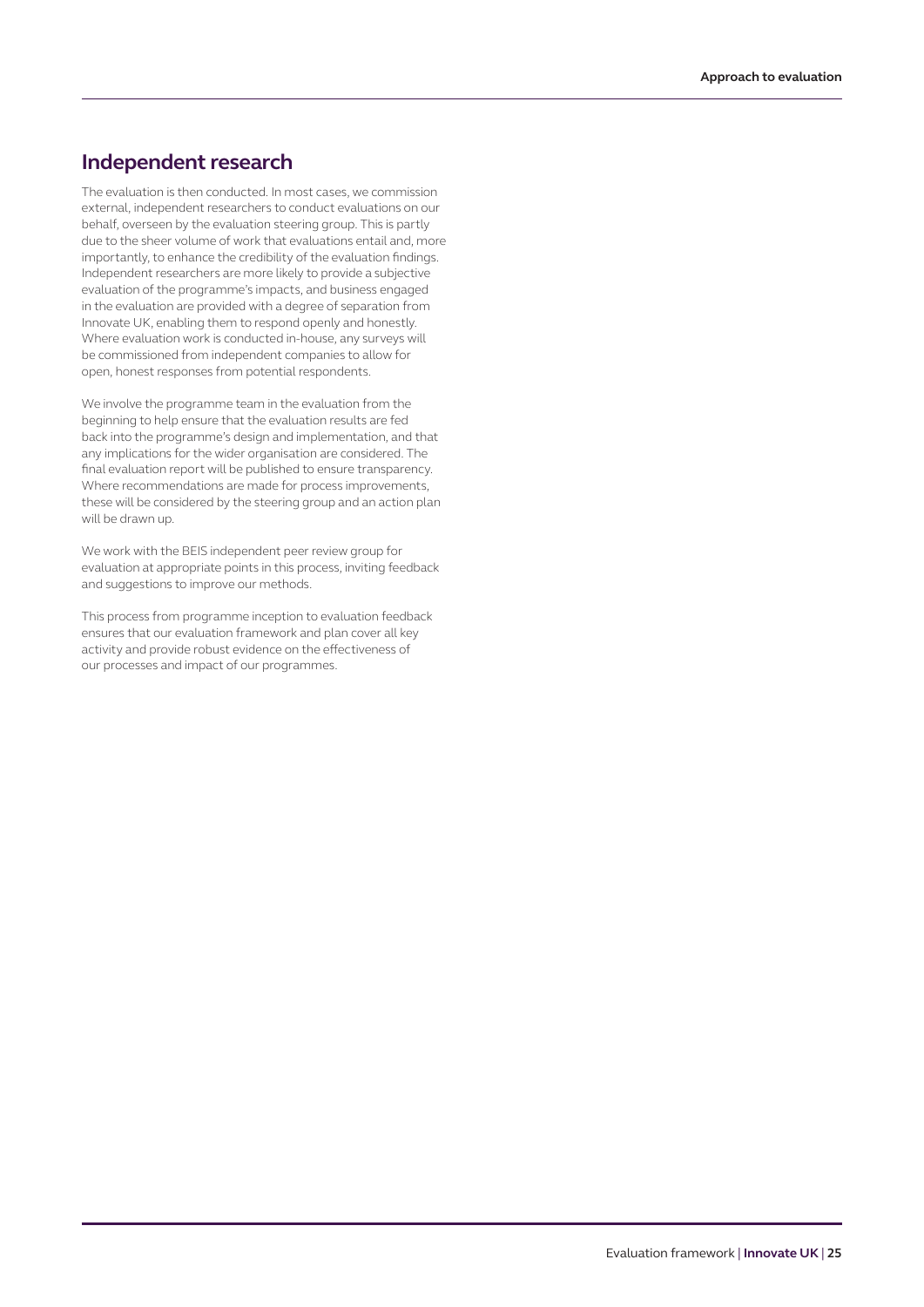# <span id="page-25-0"></span>Evaluation methods

There are a wide range of quantitative and qualitative evaluation methods for measuring the impact of a programme. Any single method will rarely be sufficient to capture the full impact of any programme, and so evaluations of Innovate UK programmes almost always bring together multiple methods in order to provide a more complete picture of impact.

We have outlined several challenges we face when evaluating innovation support, from small sample sizes and unobservable outcomes, to long lags to impact and a diverse, changing business population. These challenges, combined with a programme's design and characteristics, will be an important determinant of which evaluation methods are most suitable, feasible, and robust for any one programme.

An important part of selecting the right method is capturing a good 'counterfactual' – an estimate of what would have happened in the absence of a programme.

We aspire to be world leaders in the evaluation of innovation support, and this means we need to innovate in how we evaluate. We will always look to try new methods and analytical techniques, expanding the use of the most rigorous techniques, and using new tools such as web scraping and social media analysis. But at the core of each evaluation, we will first ensure that we are doing the basics right, measuring what can be measured through tried, tested, and peer-reviewed techniques, and innovating on these foundations.

In this section, we go through evaluation methods we are most likely to use, and set out examples of those we have already used.

## **Randomised controlled trials**

Randomised controlled trials (RCTs) are often regarded as the gold standard of control-group evaluation in medicine. The primary benefit is that cause of impact can be derived due to the randomised nature. Treatment is allocated to a sub-group of the eligible population selected on a randomised basis, whilst the remainder of the population do not receive the treatment. Following 'treatment' – it could be the receipt of a grant for an innovation project – the outcomes in both groups are observed and, assuming the trial has been run correctly, the difference observed between the two groups is caused by the intervention and not some other factor.

Why is this the case? With a large enough sample size, the characteristics (observable and unobservable) that could affect the outcomes of interest will be balanced across the two groups. For example, some businesses might be more motivated than others. This can be hard to observe and control for in an evaluation. By randomly selecting businesses in the 2 groups, the distribution of motivation levels in large enough samples will be equal. In other words, allocations of support have been determined by chance and not correlated with motivation. In this way, the randomisation controls for all other factors that might affect the outcome of interest (say, turnover), and the observed difference in that outcome can confidently be ascribed to the programme.

RCTs designed and delivered correctly are a powerful evaluation tool. However, it is not always feasible to use an RCT. Most Innovate UK programmes are designed to allocate support to projects on the basis of excellence. This is not a random process. Whilst it may be feasible to make it random for the purposes of evaluation, we could run the risk of not evaluating the programme as it is designed to be delivered. There are also legal and ethical considerations.

The advantages of an RCT make it the most powerful evaluation method where feasible. However, transferring it from a laboratory environment to a complex system such as innovation risks invalidating the entire experiment.

Innovate UK recognises that RCTs represent the most robust method of measuring the causal impact of our programmes, and we commit to consider them for all areas of our activity. However, we also recognise that they can be difficult to implement, particularly at a programme impact level. The box opposite sets out how we are working with partners to identify the opportunities to run RCTs, and to design programmes and processes to enable us to run them.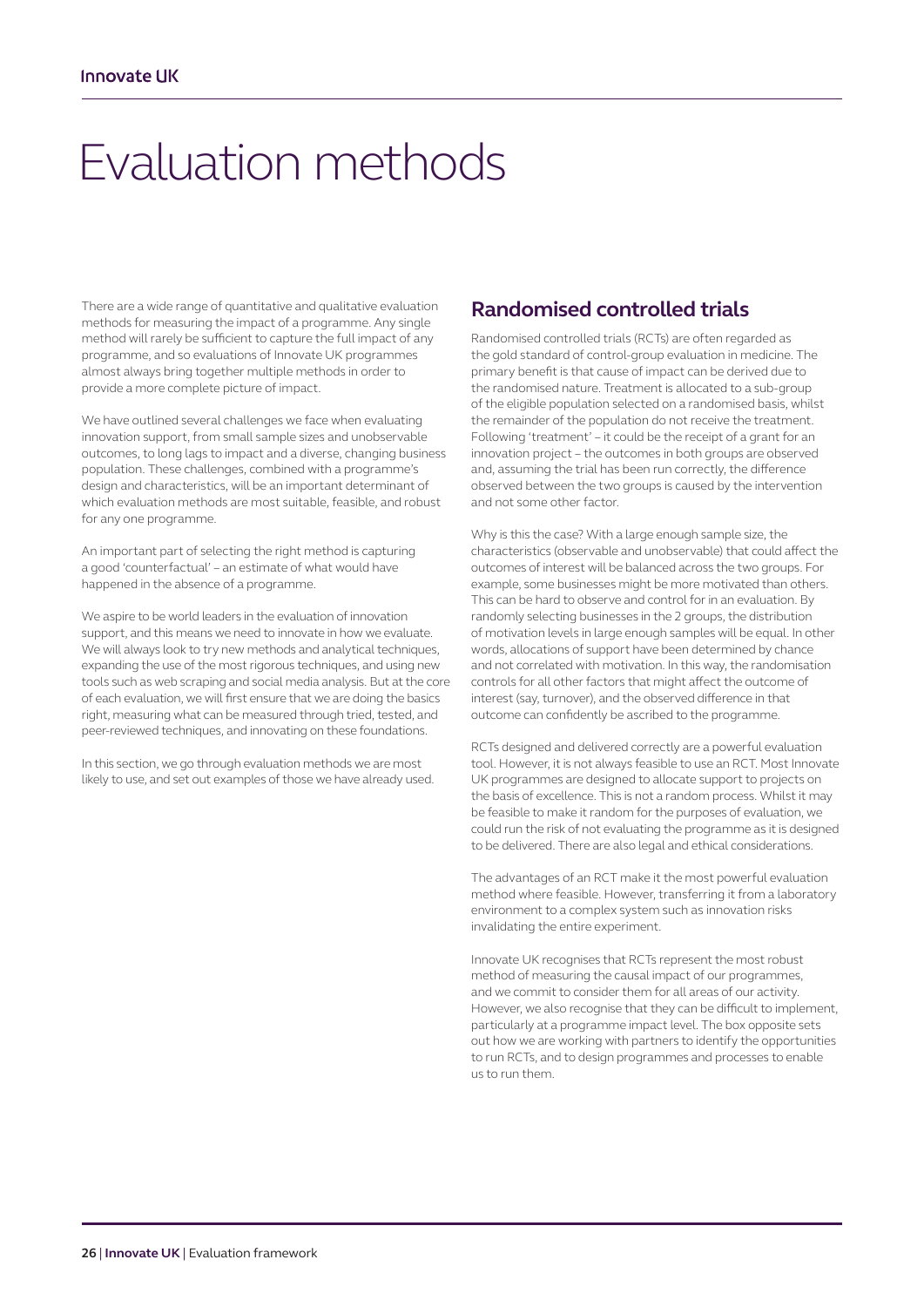#### **Randomised control trial of Innovation Vouchers**

Innovation Vouchers were introduced in 2012 and provided SMEs from all sectors with financial support of up to £5,000 to fund the services of experts from academia, research and technology organisations, or the private sector in support of an innovative project.

The programme was set up to operate as an RCT, with vouchers being allocated to eligible applicants on a randomised basis. A light-touch application process reduced the burden on applicants, and a lottery system combined with an eligibility check was used to make the awards.

Innovate UK is working with Nesta's Innovation Growth Lab and researchers at the Max Planck Institute to design and implement an RCT of the programme. The evaluation focuses on three rounds of Innovation Vouchers, allocated in 2014 and 2015.

To ensure the control group of companies not allocated a voucher is comparable to the treatment group, all applications went through an eligibility check. A survey was then designed to consider the impact of the programme on collaboration with external partners, innovation activities, innovation outputs and business performance. We are currently embarking on the second and final round of surveys for the RCT, and will report findings later in 2018.

#### **The Innovation Growth Lab (IGL)**

The IGL was formed in 2014 and is a global collaboration that aims to enable, support, undertake and disseminate high-impact research that uses randomised trials to improve the design of programmes and institutions. Innovate UK is a founding partner of IGL. We work with them and other partners to improve our understanding of how we can implement more rigorous evaluations, including designing specific RCTs around some of our activities. We will be launching more RCTs in the coming months and years.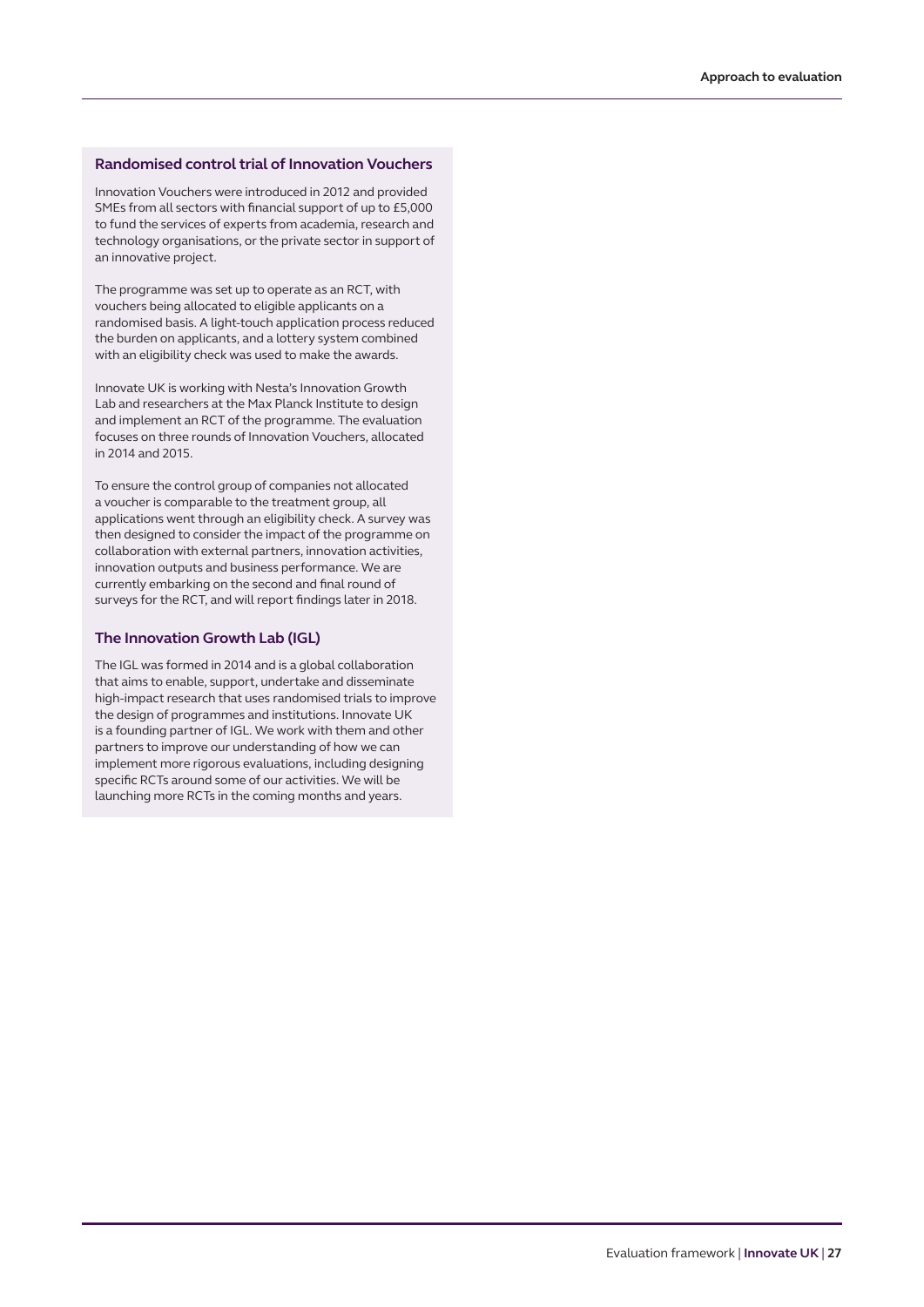# <span id="page-27-0"></span>Quasi-experimental methods

Where randomised evaluations are not feasible, quasiexperimental approaches tend to be the next most robust option. In quasi-experimental approaches, random allocation to treatment is not possible, and some control, or decision-making criteria, around allocation is instead taken. For Innovate UK, this control would be the assessment process of applications for funding, through which projects are funded on the basis of excellence.

Whilst allocation is not random, quasi-experimental methods use analytical approaches to estimate a counterfactual or identify a comparison group to provide a robust measurement of impact. The primary concern with quasi-experimental approaches is that there may be systematic differences between the control and treatment groups, which could undermine the ability to determine any causal link between treatment and observed outcomes. The design of the control group is critical to the success of such methods.

Where applications to Innovate UK for support are typically ranked according to excellence, the most likely source of a suitable control group is unsuccessful applicants to the same programme. This approach carries some pros and cons. On the plus side, unsuccessful applicants are more likely to share similar characteristics with successful applicants than the general business population. They have demonstrated:

- an awareness of public support, which could be correlated with performance
- an innovative approach, which is known to be correlated with performance
- a project at a similar level of innovation, which could correlate with performance (innovative businesses with a less or more advanced project might have different lags to performance outcomes)
- the company has an innovation project in a similar technical or sectoral area, which might be expected to have similar expected returns to the successful applicants
- the company is likely to have similar levels of motivation and ambition to the successful applicants

## **Overcoming selection bias**

Using unsuccessful applicants as a control group helps overcome the selection bias that can be associated with quasi-experimental methods.

However, there are also potential disadvantages to using unsuccessful applicants as a control group. Most notably, by definition, unsuccessful applicants are conducting innovation projects judged to be of a lower quality than successful applicants. This could be for several reasons, all of which might have implications for the validity of the control group. These could include:

- the project is less likely to have significant returns, meaning the control group would be expected to perform less well than the treatment group
- the project is either too early or too late in the innovation journey to be suitable for grant funding. This means the control group would have a different returns profile to the treatment group
- the application could be rejected because it is likely to go ahead without public funding, meaning the control group would be more likely to proceed without treatment

In order to overcome these issues, control group design should focus on projects deemed to be high-quality and fundable, but for which funding was not available. This would increase the observed and unobserved similarities between the treatment and control groups, enhancing the validity of the control group. Innovate UK tends to receive more high-quality applications than it has funding available, providing a suitable pool from which to draw a control group.

## **Regression discontinuity design**

There are several quasi-experimental approaches that can be used, depending on the specific circumstances. At the most robust end of the scale, regression discontinuity design (RDD) uses a threshold or cut-off between the control and treatment group to analyse the difference in outcomes resulting from the programme at the margins of the 2 groups. This can be used in Innovate UK programmes where there is a particular quality threshold (for example, an assessment score of 70%). It uses a presumed randomness in allocation either side of that threshold to proxy a random allocation process.

RDD approaches require a clear threshold between the 2 groups, and a sufficient sample size around the margin, meaning it cannot always be used in evaluation. The box on page 30 sets out how this approach was used in defining a control group for the evaluation of the Biomedical Catalyst.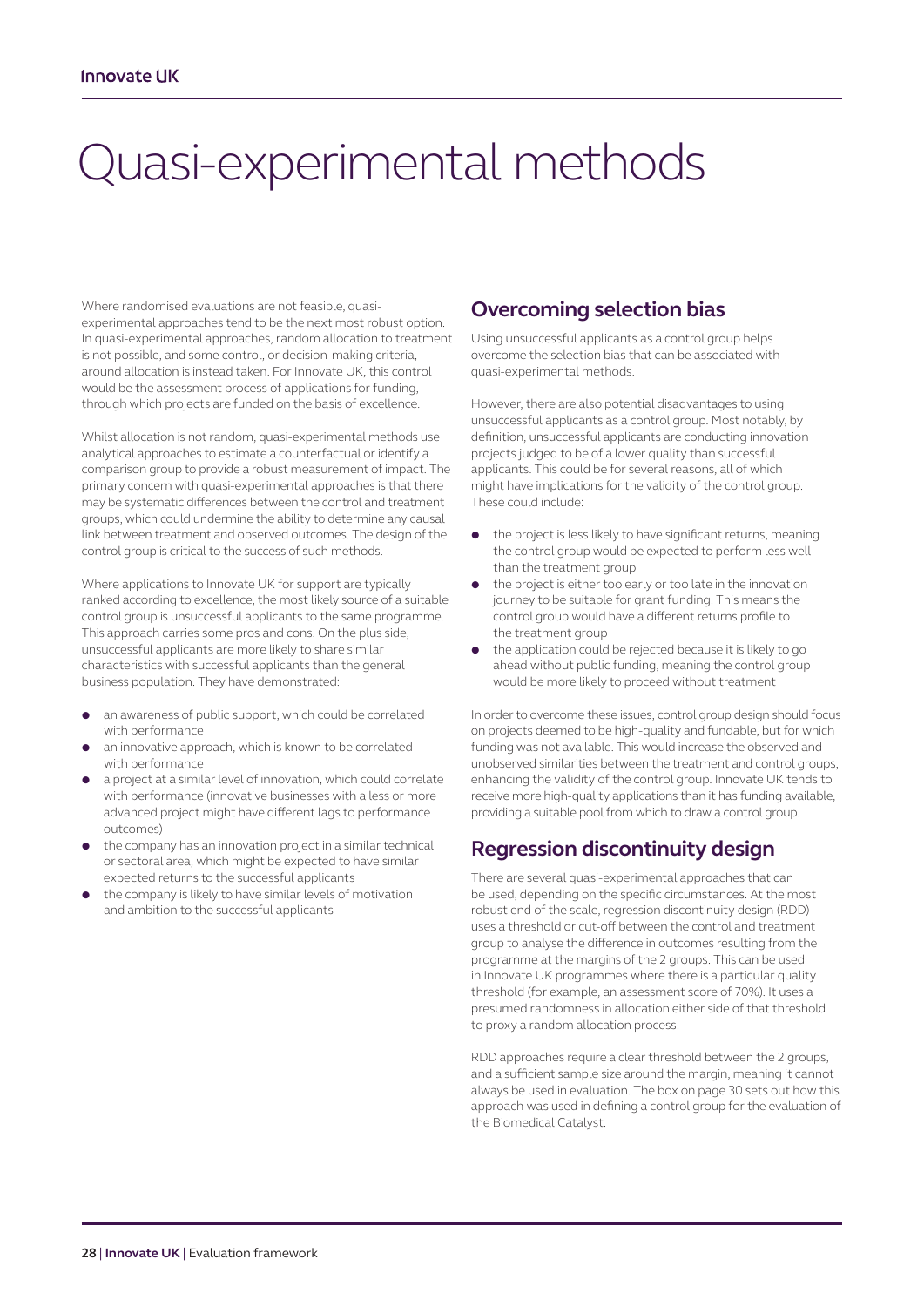### **Difference-in-difference analysis**

An alternative approach is difference-in-difference analysis (DiD). Once an appropriate control group has been defined, measurements of the outcomes of interest are taken before and after the programme. The primary assumption behind the approach is that any unobservable differences between the treatment and control groups are constant over time, and so any observed difference in outcomes following treatment compared to the baseline measurement can be assumed to be caused by the programme. Figure 6 sets out the approach graphically.

There are a number of ways to help ensure the treatment and control group are as similar as possible. As previously set out, one approach is to select the control group from high-quality, unfunded applicants. Another common approach is to use a matching technique, such as propensity score matching. This is a statistical technique that estimates the probability that any business will receive treatment based on observable characteristics. These probabilities, known as propensity scores, are then used to match businesses in the treatment and control groups, so each group contains businesses with a similar set of propensity scores. The intention is to remove the effect of those observable characteristics from any analysis of outcomes.

There are numerous matching techniques available, and a case-by-case analysis of which is the most appropriate should be conducted.



#### **Figure 6:** difference-in-difference analysis

**Source:**

Columbia University Mailman School of Public Health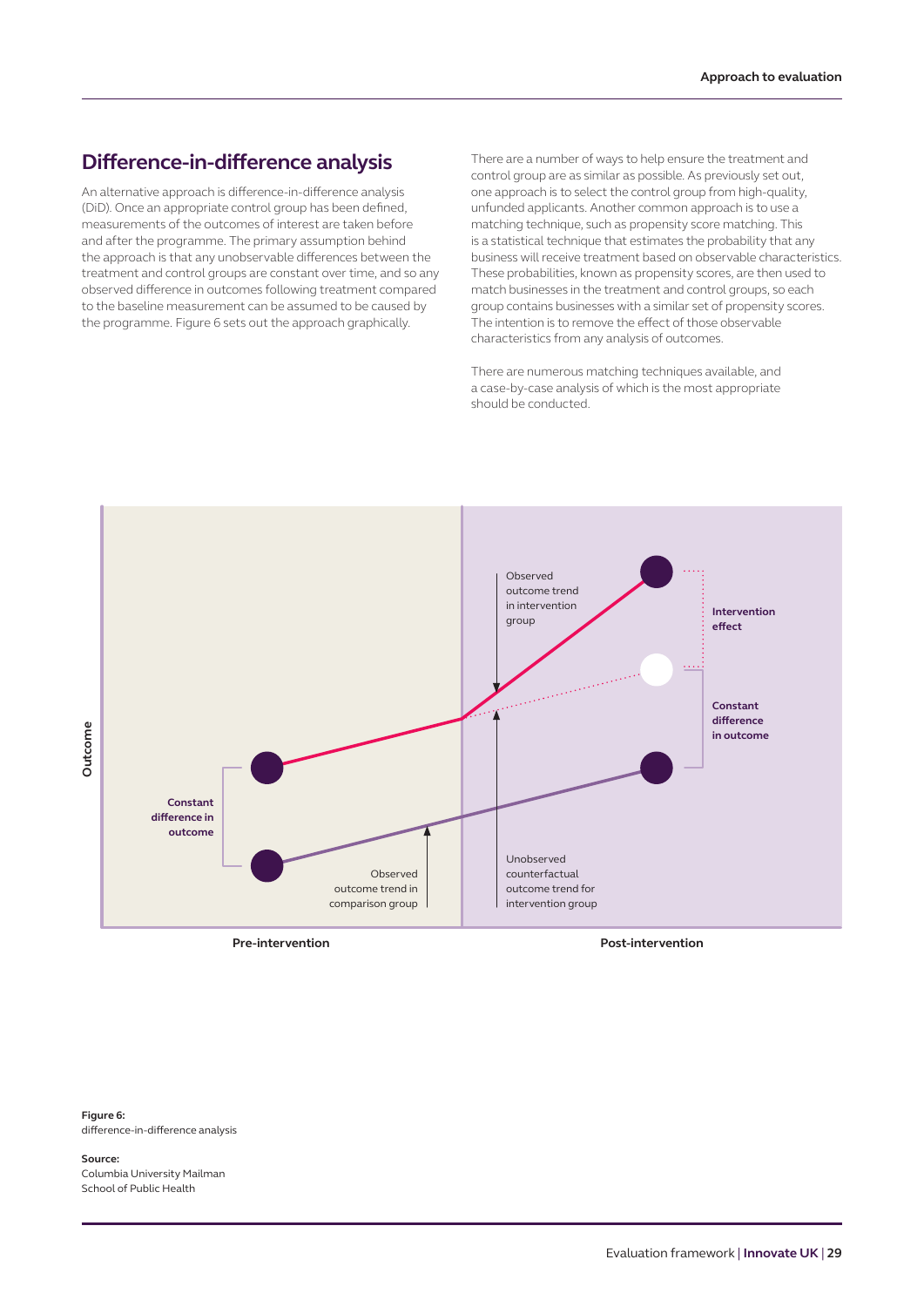## **Highly programme specific**

Whilst these approaches, when implemented properly, can provide robust evidence of impact, there are challenges with implementing and learning from them. All quasi-experimental methods, like RCTs, can be highly programme specific. In other words, their findings cannot often easily be generalised to help inform alternative programme designs or alternative programmes.

A number of the challenges highlighted earlier also cause issues for these methods. We design our evaluations with these challenges in mind, seeking to yield the largest possible sample size, selecting a control group that controls for selfselection bias, and complementing quasi-experimental methods with more qualitative analysis.

A more complete overview of the range of quasi-experimental approaches and potential control groups can be found in The Magenta Book.

#### **Regression discontinuity design – our evaluation of the Biomedical Catalyst**

Our ongoing evaluation of the Biomedical Catalyst, co-funded by the Medical Research Council, uses the application appraisal method to implement a regression discontinuity design (RDD). Applications to the Catalyst are scored, either by independent technical assessors or by a panel of experts. A quality threshold is defined in each round. Projects that score below this threshold are considered not suitable for funding.

The first step for the evaluation was to determine whether there was a clear difference in score between applicants receiving a grant above and below the threshold. The results, displayed in the chart below, demonstrate this was clearly the case. As expected, no applications that scored below the threshold received a grant.

It is reasonable to assume that randomness in the score just above and just below the line means the observed and unobserved characteristics of the applicants will be close to identical at this point. In other words, the quality of the applications is likely to be very similar. By measuring the impact at this point, we are able to garner a more robust counterfactual.

Despite this, the RDD method still brought many complications. We were only able to measure the impact of the programme at the margin. If companies that scored well above the quality threshold were impacted differently, this approach would not provide that evidence. A technique known as 'fuzzy RDD' would provide the average impact for all participants, but our sample size was insufficient to use this.

Conducted alongside complementary approaches, including propensity score matching, the evaluation used a range of methods to estimate impact. This meant we could verify our findings across a range of different methods and build confidence in the results.

A full description of the approaches used, the issues faced, and the actions taken to overcome them can be found in annex D of the interim evaluation report (Innovate UK 2017) [10].

**Source:** Ipsos MORI (2015)

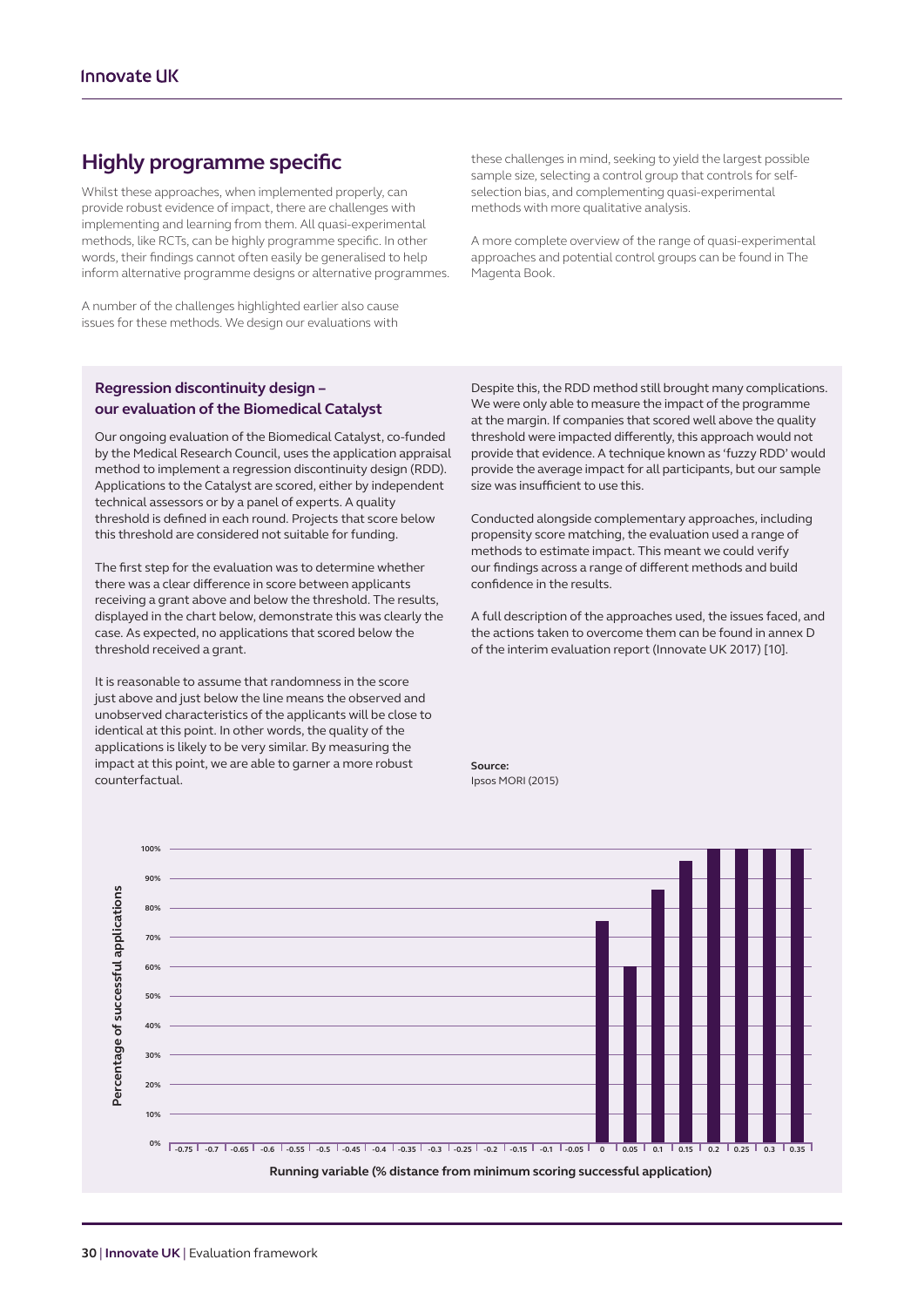# <span id="page-30-0"></span>Qualitative approaches

Evaluations will generally require qualitative approaches to be used alongside the more quantitative approaches such as RCTs and quasi-experimental designs. Innovate UK's qualitative evaluations are most likely to be case studies and in-depth interviews with programme stakeholders and beneficiaries. The use of qualitative methods alongside quantitative analysis helps demonstrate why observed impacts are happening; they tell the story behind what is happening through the logic model.

Qualitative approaches are particularly important where programmes are complex, where there are many forms of impact, or where some aspects of the logic model are difficult to quantify. They can also be used to understand more about which factors may have supported or hindered innovation and whether any adjustments to the programme could help bring about better outcomes. Qualitative approaches can help us to design programmes to enhance impact.

## **Contribution analysis**

Contribution analysis is a theory-based evaluation approach. It aims to define the links between each element of a logic model, and test and refine these theoretical links between the programme and the expected impacts. It provides a framework for analysing not just whether the programme has had an impact, but how that impact materialised and whether any particular element of the programme or contextual factors were crucial to the impact.

Contribution analysis is conducted through a series of progressive steps:

- set out the expected attribution of impact to be considered
- develop a theory of change, based on the programme's logic model
- gather existing evidence on the theory of change
- assemble and assess the contribution story and any challenges to it
- seek out additional evidence, including through the evaluation methods set out above
- revise and refine the contribution story

Through building the evidence around a proposed theory of change, contribution analysis can look at each link in the logic chain to build a complete picture of how a programme leads to impact. Contribution analysis can be particularly suitable for evaluations of complex programmes with many forms of impact, and brings together the evidence gathered through an evaluation using multiple forms of evidence gathering. When designing contribution analysis, it is particularly important to ensure the approach allows for the identification and measurement of unintended consequences, given the way it is built up from a designed theory of change.

#### **Evaluating Catapults using contribution analysis**

The Catapult programme is a network of technology and innovation centres that aims to bridge the gap between research findings and their development into commercial propositions. The network provides leading-edge technology and expertise, and encourages greater collaboration between research and business.

Evaluating the Catapult network was a new challenge for us, due to the complex nature of the programme. There are 7 established Catapults, working in different sectors, with different operating models, and using different activities to overcome a wide range of barriers to business-led innovation.

We needed an evaluation that provided a consistent approach to evaluating impact whilst allowing for the differing nature of each Catapult. A bespoke evaluation framework for each Catapult was developed by a group consisting of the Catapults, Innovate UK, independent researchers, and BEIS analysts.

Each centre is now being evaluated using contribution analysis, informed by a number of different analytical techniques:

- $\bullet$  difference-in-difference analysis is being used to look at the business-level impact of working with a Catapult. Data for this is being collected both through surveys of beneficiaries and non-beneficiaries, as well as through third-party data sources
- trend analysis is being used at a sector level, to understand the impact each Catapult is having on its sector
- A a large number of case studies are being developed, typically 30 for each Catapult, to gather detailed examples of how Catapults go about helping businesses. They capture a range of organisation types and activities to ensure the full breadth of the Catapults' work is covered
- in-depth interviews with key stakeholders and expert consultations are being used to complement the more quantitative analysis, to understand in more detail issues around additionality, including displacement and substitution effects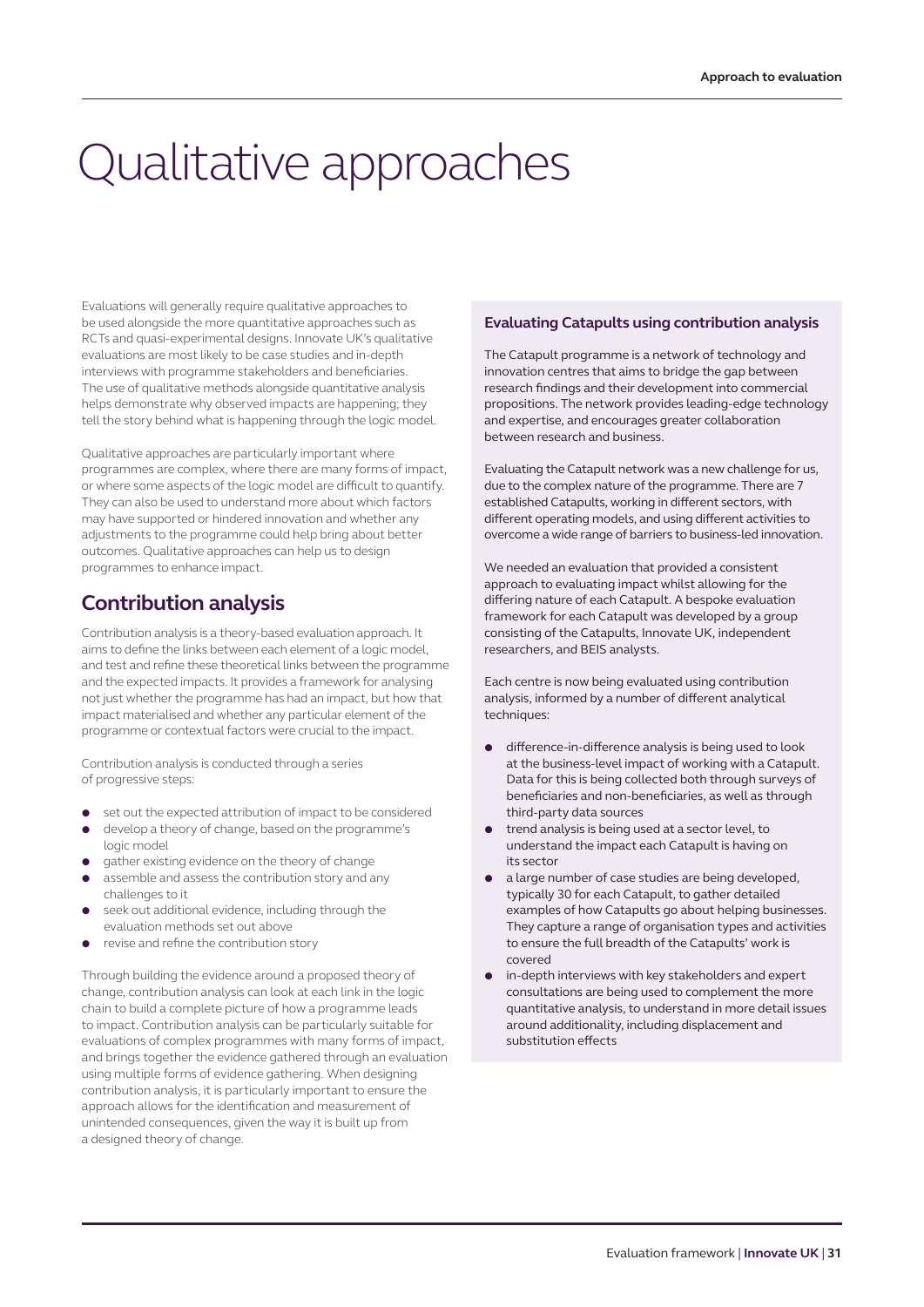# <span id="page-31-0"></span>Data linking

All the above approaches to evaluation can be enhanced or complimented by combining our data with data from elsewhere. By looking at our data alongside government and third-party databases, we are able to create a broader, better verified picture of the activities and performance of businesses. This expands the range of data we have, improves its quality and reduces our reliance on self-reported data collected by surveys.

A key source of business performance data is government's Business Structure Database, released each year and containing data collected through VAT and PAYE records. This provides data on employment and turnover for any company with one or more employees, or earning over £80,000 annual turnover.

However, this dataset is not a solution to all the problems faced when looking to capture verified business performance data. For example, lags in the uploading of data and a lack of clear timestamps for data mean it can be difficult to confidently draw conclusions on cause-and-effect between a programme and business outcomes.

If we cannot be sure whether a reported upturn in employment occurred before or after a grant was received, for example, we cannot determine whether the grant might have played a role. Furthermore, there are several variables of interest not comprehensively included in this or any other database, such as R&D investment or employment of R&D professionals.

There is no single data source that should be considered, and the limitations of each dataset must be fully understood, communicated, and where possible accounted for when using data-linking as part of an evaluation. However, despite these limitations, including government or private third-party data is increasingly a core element to evaluations of innovation support.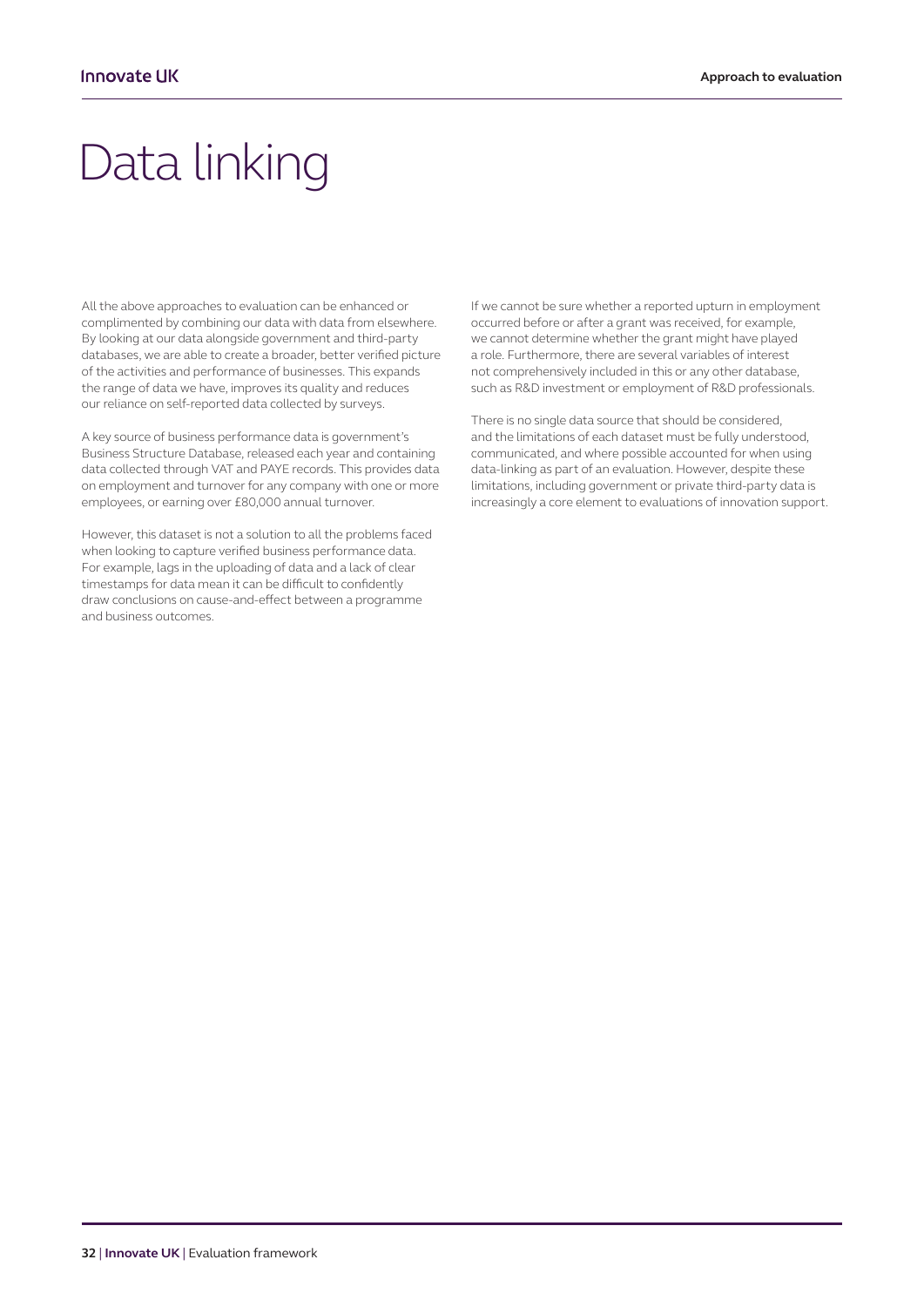# <span id="page-32-0"></span>**Evaluation plan**

Evaluation framework | **Innovate UK** | **33**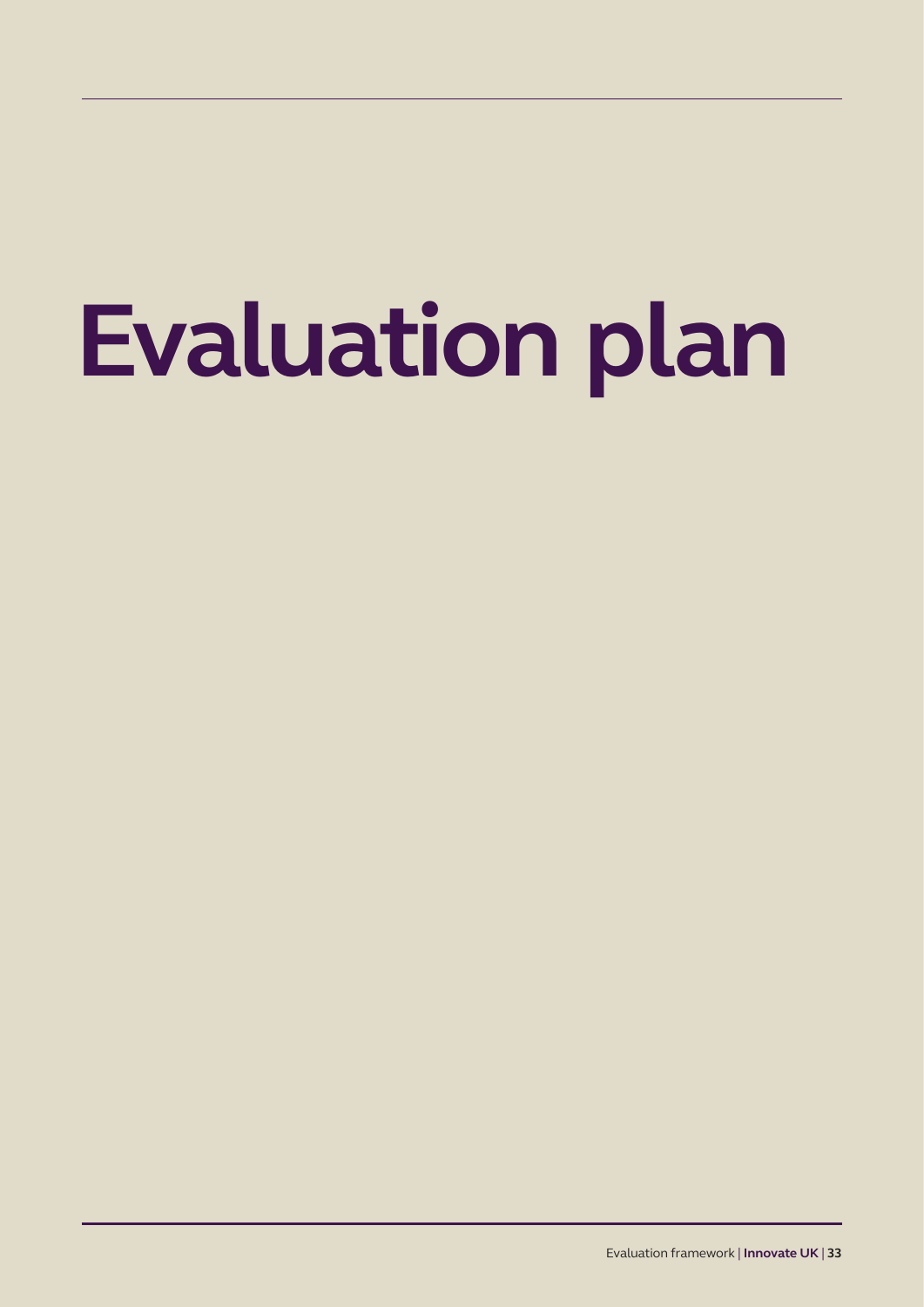# Evaluation plan

We have launched 10 full economic evaluations and a number of smaller scale or process evaluations, covering the majority of our activities, since establishing an in-house evaluation team in 2013. We have published interim or final reports for Smart, the Biomedical Catalyst, SBRI, and Knowledge Transfer Partnerships, and will publish several more in the coming months and years. Figure 7 below sets out our existing evaluation work plan.

The notable concentration of activity in 2017 reflects the timescales involved in designing and implementing evaluations and providing enough time to allow impacts to materialise.

|                                    | 2011 | 2012 | 2013 | 2014 | 2015 | 2016 | 2017 | 2018 | 2019 | 2020 |
|------------------------------------|------|------|------|------|------|------|------|------|------|------|
| <b>Collaborative R&amp;D</b>       |      |      |      |      |      |      |      |      |      |      |
| <b>Feasibility Studies</b>         |      |      |      |      |      |      |      |      |      |      |
| Knowledge Transfer Partnerships    |      |      |      |      |      |      |      |      |      |      |
| <b>Biomedical Catalyst</b>         |      |      |      |      |      |      |      |      |      |      |
| <b>SBRI</b>                        |      |      |      |      |      |      |      |      |      |      |
| <b>Innovation Vouchers</b>         |      |      |      |      |      |      |      |      |      |      |
| <b>IC tomorrow</b>                 |      |      |      |      |      |      |      |      |      |      |
| <b>ICURe</b>                       |      |      |      |      |      |      |      |      |      |      |
| <b>Innovation Platforms</b>        |      |      |      |      |      |      |      |      |      |      |
| <b>Catapults Evaluation</b>        |      |      |      |      |      |      |      |      |      |      |
| <b>Smart</b>                       |      |      |      |      |      |      |      |      |      |      |
| <b>Fund</b>                        |      |      |      |      |      |      |      |      |      |      |
| Knowledge Transfer Network         |      |      |      |      |      |      |      |      |      |      |
| <b>Enterprise Europe Network</b>   |      |      |      |      |      |      |      |      |      |      |
| <b>Innovation Loans</b>            |      |      |      |      |      |      |      |      |      |      |
| <b>Catalyst process evaluation</b> |      |      |      |      |      |      |      |      |      |      |

**Key:**

| <b>Completed</b> | <b>Work underway</b> |
|------------------|----------------------|
| In progress      | Interim report       |
|                  | <b>Final Report</b>  |
|                  |                      |

**Figure 7:** Innovate UK existing evaluation work plan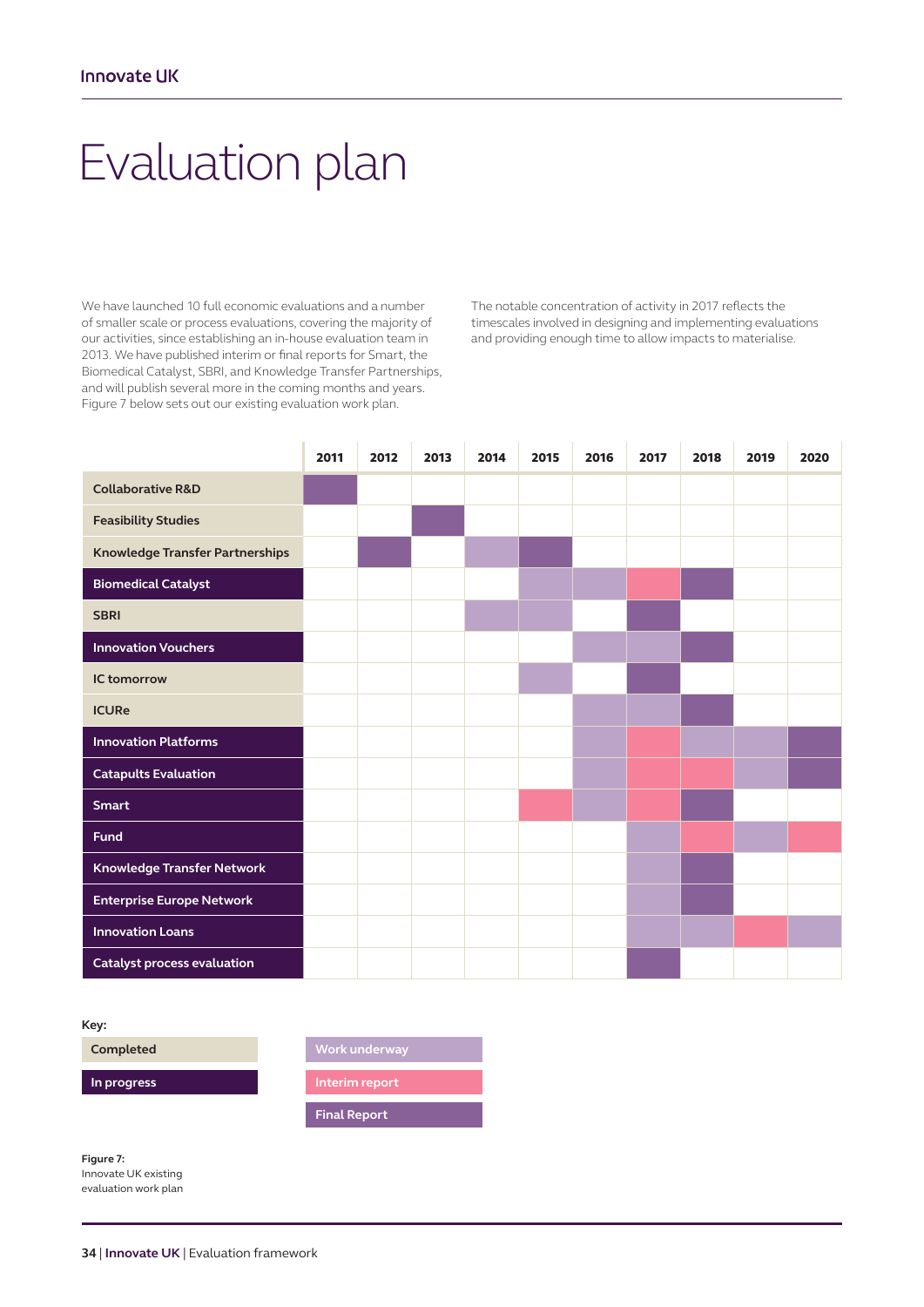## <span id="page-34-0"></span>Innovate UK's structure

In April 2016 Innovate UK restructured to offer businesses a single, integrated offering of all the current Innovate UK activities and services based primarily around:

- Catapults [\[11\]](#page-38-0) and innovation centres [\[12\]](#page-38-0)
- competitive funding for grants, contracts and, from 2017, innovation loans
- connections to all other resources available to that sector through Innovate UK's innovation networks [\[13\]](#page-38-0)

This simplified approach means that many of the programmes in figure 7 are no longer available, with most grant programmes, including collaborative R&D, feasibility studies, and Smart, becoming part of a single 'funding' offering. Where evaluations of legacy programmes are in place, these will continue, so lessons on the impact and effectiveness of those activities can help inform the design or delivery of similar mechanisms of support. Full evaluation reports will be published online, with accompanying datasets where appropriate [\[14\]](#page-38-0).

We will deliver an evaluation plan to cover the new, simplified offering, and the continued evaluation of the Catapult network. In 2017, we launched a new evaluation of our funding activities. We are already working with partners to explore how best to evaluate our 'connecting' activities, and have begun with evaluations of the Knowledge Transfer Network and Enterprise Europe Network. We are also working with other funding organisations to establish a comprehensive evaluation of the Government's new Industrial Strategy Challenge Fund.

FUND **Grants**

**New innovation finance**

**CONNECT KTN EEN**



**Figure 8:** Evaluation plan for restructured Innovate UK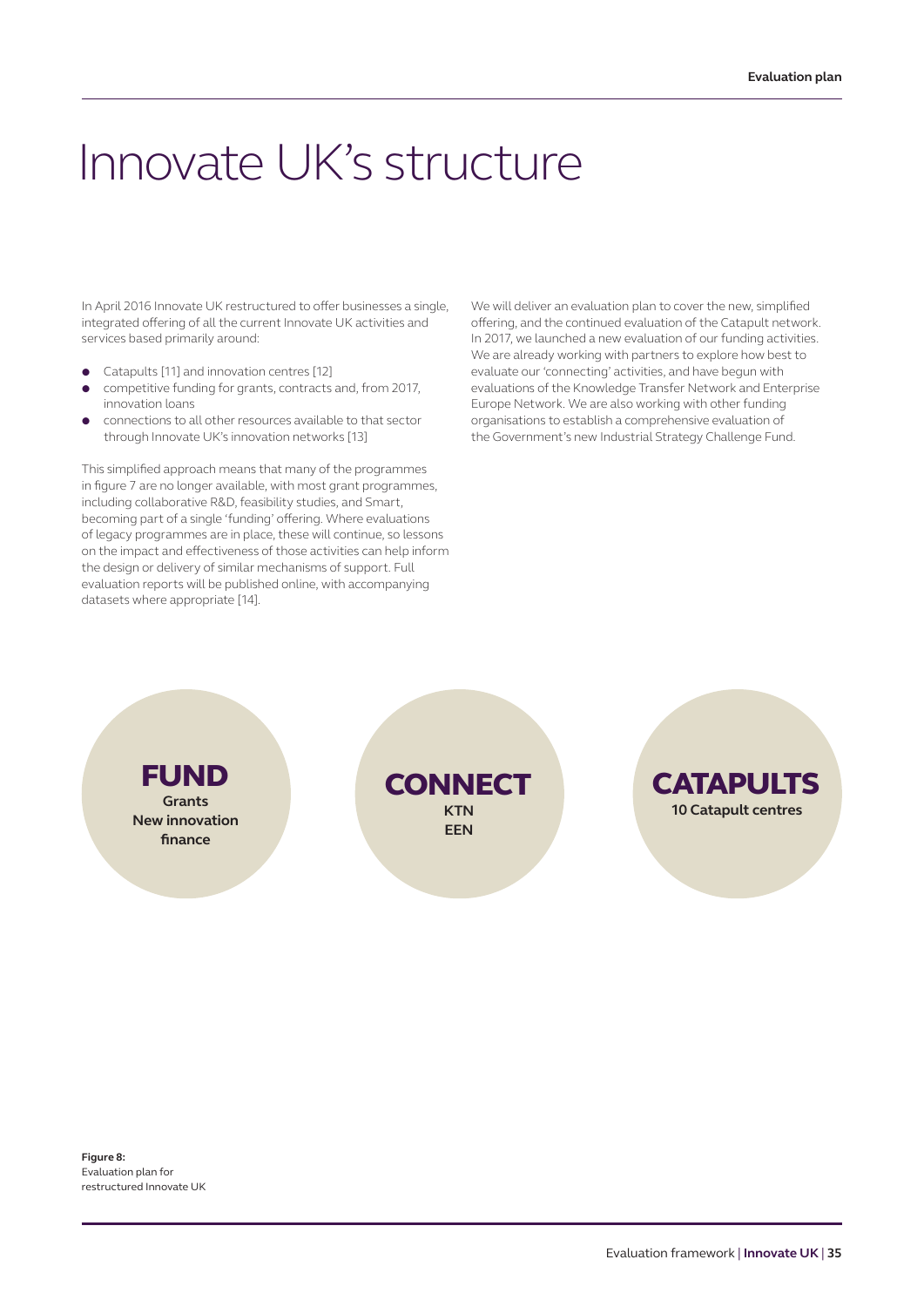# <span id="page-35-0"></span>Moving towards a holistic approach to evaluation

The traditional approach to evaluation in the UK, including in Innovate UK for the most part, has been to take a programmeby-programme approach. We see this in the table above, where Innovate UK's different programmes – Smart, collaborative R&D, ICURe, and so forth – each have their own evaluation. This approach has its benefits, providing evidence of the effectiveness and impact of each. However, it does not always align with Innovate UK's strategic approach, the complexity of the innovation system we support, the way companies interact with Innovate UK, or how support for business is designed.

We have sought to advance our evaluations from this programmefocused approach to a more holistic approach in line with the strategic design and delivery of innovation support.

A key example is our evaluation of 2 of our 'innovation platforms' (see figure 4 for one of the logic models from this evaluation). In these instances, we look at a strategic package of investments and activity designed to help solve a specific societal challenge. These platforms used a number of our programmes, including collaborative R&D, feasibility studies, and SBRI. Whilst each of those programmes has been evaluated separately, evaluating their use in a platform such as this allows us to determine whether the wider activities around the platforms add any additional value. The first evaluation report is due to be published in early 2018.

## **A simplified approach**

We will continue to explore how best to evaluate innovation support policy, and the impact of Innovate UK. Our simplified approach to supporting business-led innovation allows us to take a good step towards this, with 3 main evaluations covering the vast majority of all activities. As we progress with the evaluations of funding, connecting, and the Catapults, we will seek to identify and evaluate the links between these activities. In the longer term, we will work with partners to examine the interactions between the activities of Innovate UK and other support in the UK, to build a truly holistic picture of impact.

We will present a single report in 2019 evaluating the impact of Innovate UK, combining the evidence from our programmelevel evaluations with additional analysis to understand the wider impacts of innovation support on trade, competition and the economy.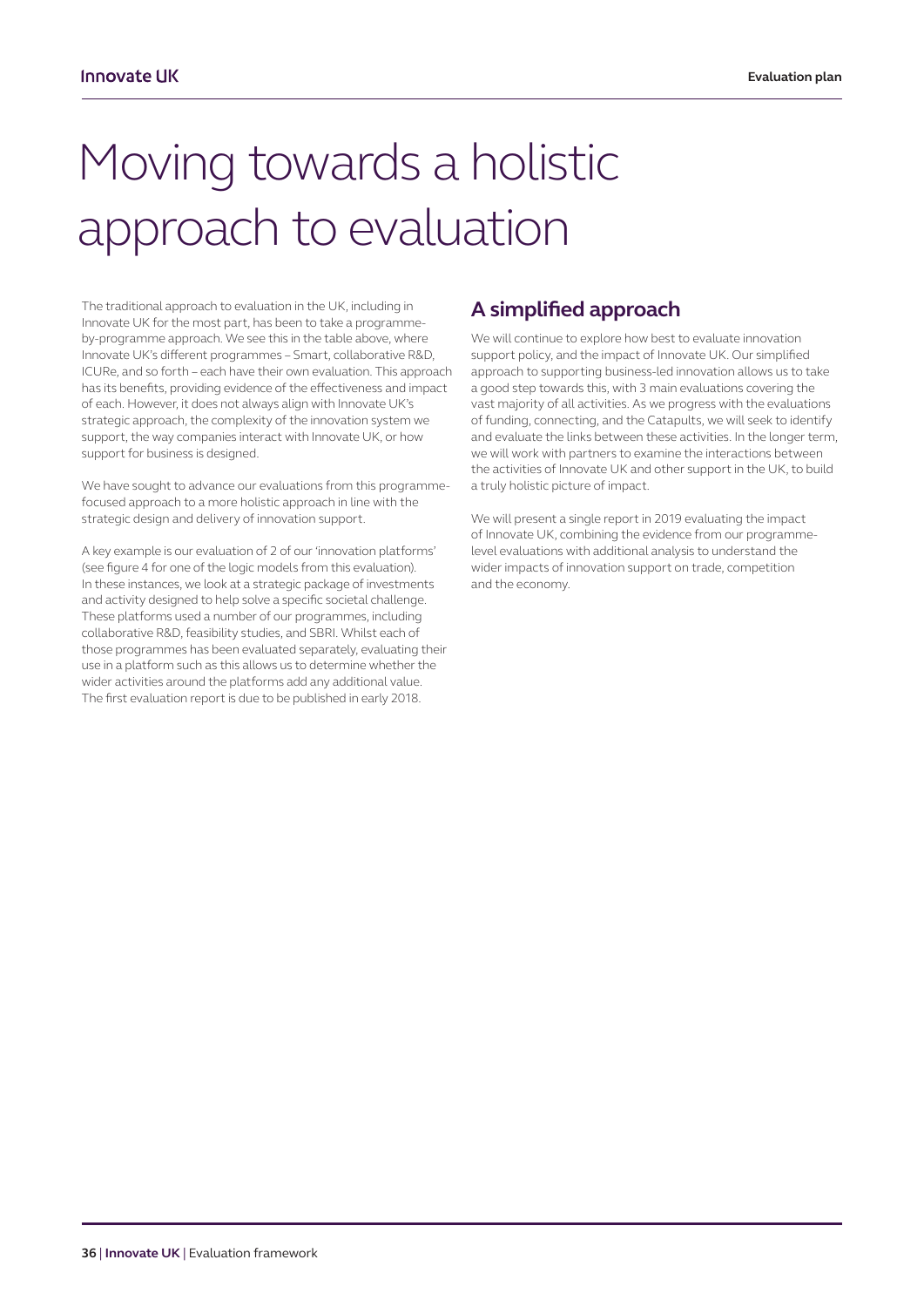# **Conclusion**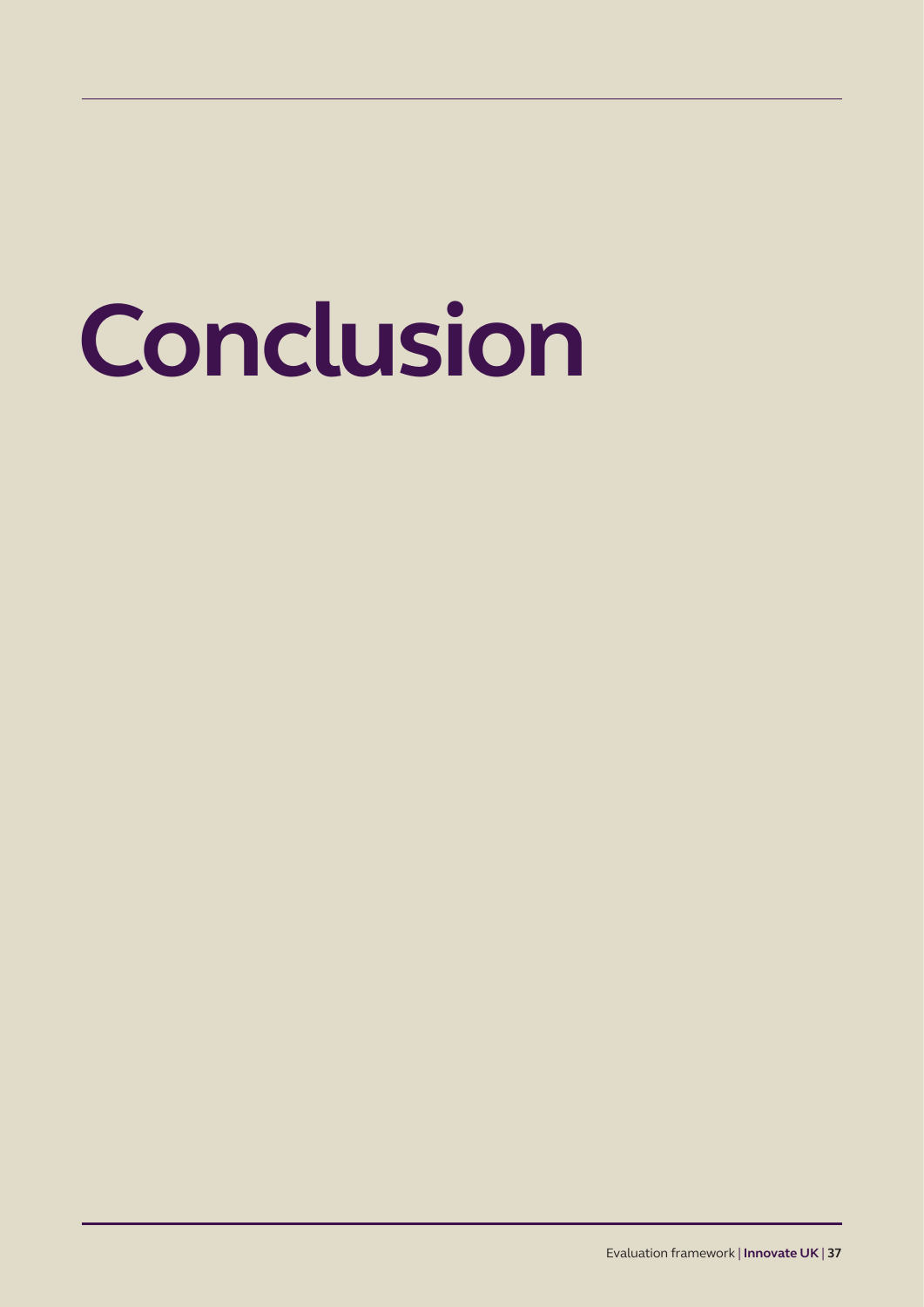# <span id="page-37-0"></span>Conclusion

We have come a long way in understanding how to evaluate our activities more robustly since establishing our in-house evaluation team in 2013. We have implemented a programme of evaluation covering almost all our activities, and continue to ensure new programmes are evaluated by the most rigorous methods practical.

This framework sets out some of the challenges we face when evaluating innovation support, and some of the solutions we have implemented to meet those challenges. We do not yet have all the solutions. We recognise that the range of challenges means fully robust evaluation of a programme's impact on the economy will not always – or perhaps even often – be possible.

However, we also recognise the importance of continuing to design and implement the most robust evaluations possible, using theory-based evaluation and mixed-methods approaches to ensure that where evaluation can be done properly, it will be done, and where the most rigorous methods are not applicable, we will implement the best that is feasible and proportionate.

We have learnt a lot over the last 4 years about evaluation of innovation support. Key lessons include:

- evaluation should be designed into programmes from the beginning – it is never too soon to start planning an evaluation
- evaluation of innovation support is difficult, with several sometimes intractable challenges. This does not mean evaluation should not be attempted – instead, ensure the most robust methods practical are applied to each element of the programme. A mixed-methods approach is usually most suitable, and we should not always expect evaluation to result in a single number that captures all impact
- data is key know what data will be required for the evaluation, and ensure sufficient data collection processes are in place
- sample size is fundamental design an evaluation that enables a sufficient sample size in both the treatment and control group. This may mean using a cohort from over a longer time period
- do not get too preoccupied with a single number evaluation findings will always come with some gaps and uncertainties. The headline return-on-investment figure is important, but there will be a significant margin of error around it. The narrative and lessons around it will inform decision-making just as much, if not more
- A survey data is usually required, but is also imperfect. Complement and verify this by linking your evaluation data to third-party data sources
- $\bullet$  be innovative when evaluating it is important to ensure robust measurement. But with this core in place, look at where you can try novel techniques, and push the boundaries of the evaluation a bit further

We strive to continuously improve our monitoring and evaluation methods and our understanding of what works, both in terms of evaluations and the programmes they are scrutinising. As these yield more robust and comprehensive understanding of the effectiveness and impact of our programmes, we commit to improving the design and delivery of those programmes based upon that understanding.

This publication aims to share what we have learned about the best means to evaluate innovation support, and to set out how we will continue to improve our processes. Innovate UK will become part of UK Research and Innovation in April 2018. We will work closely across the new organisation to ensure best practice is shared, to learn from our peers, and to build a stronger evaluation framework for all.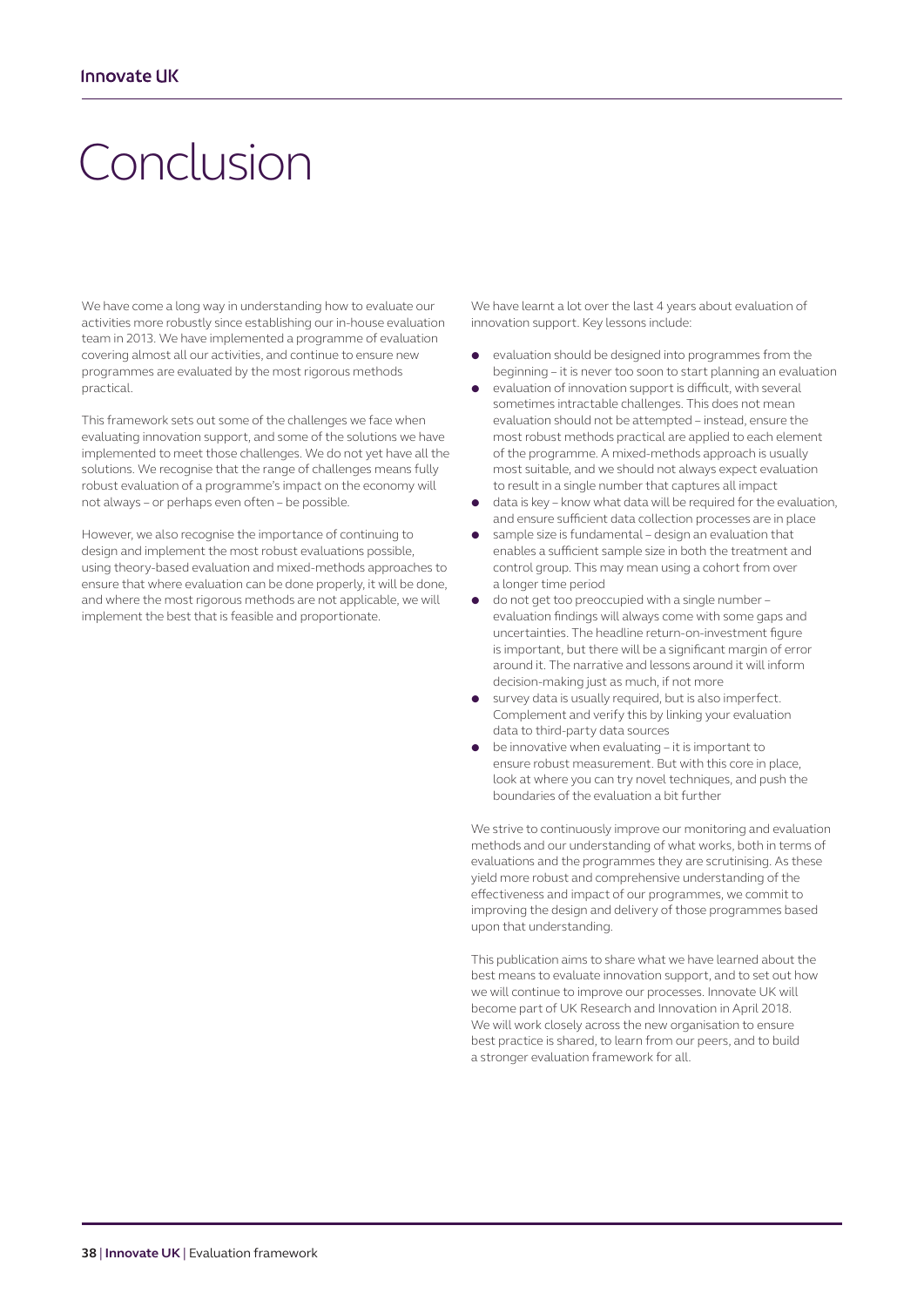# <span id="page-38-0"></span>References

- **[1] HM Treasury. The Magenta Book** [https://www.gov.uk/government/uploads/system/uploads/attachment\\_data/file/220542/magenta\\_book\\_combined.pdf](https://www.gov.uk/government/uploads/system/uploads/attachment_data/file/220542/magenta_book_combined.pdf)
- **[2] European Commission. Evaluating EU Activities: A practical guide for the Commission services** [http://ec.europa.eu/smart-regulation/evaluation/docs/eval\\_activities\\_en.pdf](http://ec.europa.eu/smart-regulation/evaluation/docs/eval_activities_en.pdf)
- **[3] Department for Business, Energy and Industrial Strategy. Evaluation strategy 2015-16: accountability and learning at the heart of BIS** <https://www.gov.uk/government/publications/bis-evaluation-strategy-2015-to-2016>
- **[4] Gok, Abdullah (2016). Conference on Evaluation of science technology and innovation policies, instruments and organisations: new horizons and new challenges, Vienna, 14/11/2013. The Use of Experimental and Quasi-Experimental Methods in Innovation Policy Evaluation**
- **[5] OECD (2009). Innovation in Firms a microeconomic perspective** <http://www.oecd.org/sti/inno/innovationinfirmsamicroeconomicperspective.htm> **Also Hodges, D. (2010). Investigating the links between innovation and productivity: an analysis of UK firms**
- **[6] Department for Business, Energy and Industrial Strategy (2015). Business growth ambitions amongst SMEs** <https://www.gov.uk/government/publications/business-growth-ambitions-among-small-and-medium-sized-enterprises-2016>
- **[7] Coad, A (2007). Max Planck Institute of Economics. Firm Growth: a Survey.**
- **[8] Frontier Economics (2014). Rates of return to investments in science and innovation: A report prepared for the Department of Business, Innovation, and Skills** <https://www.gov.uk/government/publications/science-and-innovation-rates-of-return-to-investment>
- **[9] Innovate UK. Innovate UK funded projects since 2004** <https://www.gov.uk/government/publications/innovate-uk-funded-projects>
- **[10] Innovate UK 2017. The Biomedical Catalyst: an evaluation report** <https://www.gov.uk/government/publications/the-biomedical-catalyst-an-evaluation-report>
- **[11]** <https://catapult.org.uk/>
- **[12]** <https://www.epsrc.ac.uk/innovation/business/opportunities/impactschemes/ikcs/>
- **[13] Knowledge Transfer Network**

<https://www.ktn-uk.co.uk/>

#### **Enterprise Europe Network**

<https://www.enterprise-europe.co.uk/>

**[14] Innovate UK. Evaluation of Technology Strategy Board's Feasibility Studies**

<https://www.gov.uk/government/publications/evaluation-of-technology-strategy-boards-feasibility-studies>

**Innovate UK. Smart funding: assessment of impact and evaluation of processes** <https://www.gov.uk/government/publications/smart-funding-assessment-of-impact-and-evaluation-of-processes>

**Innovate UK. Knowledge Transfer Partnerships. The Knowledge Transfer Partnership programme: an impact review** <https://www.gov.uk/government/publications/the-knowledge-transfer-partnership-programme-an-impact-review>

#### **Innovate UK. The Biomedical Catalyst: an evaluation report**

<https://www.gov.uk/government/publications/the-biomedical-catalyst-an-evaluation-report>